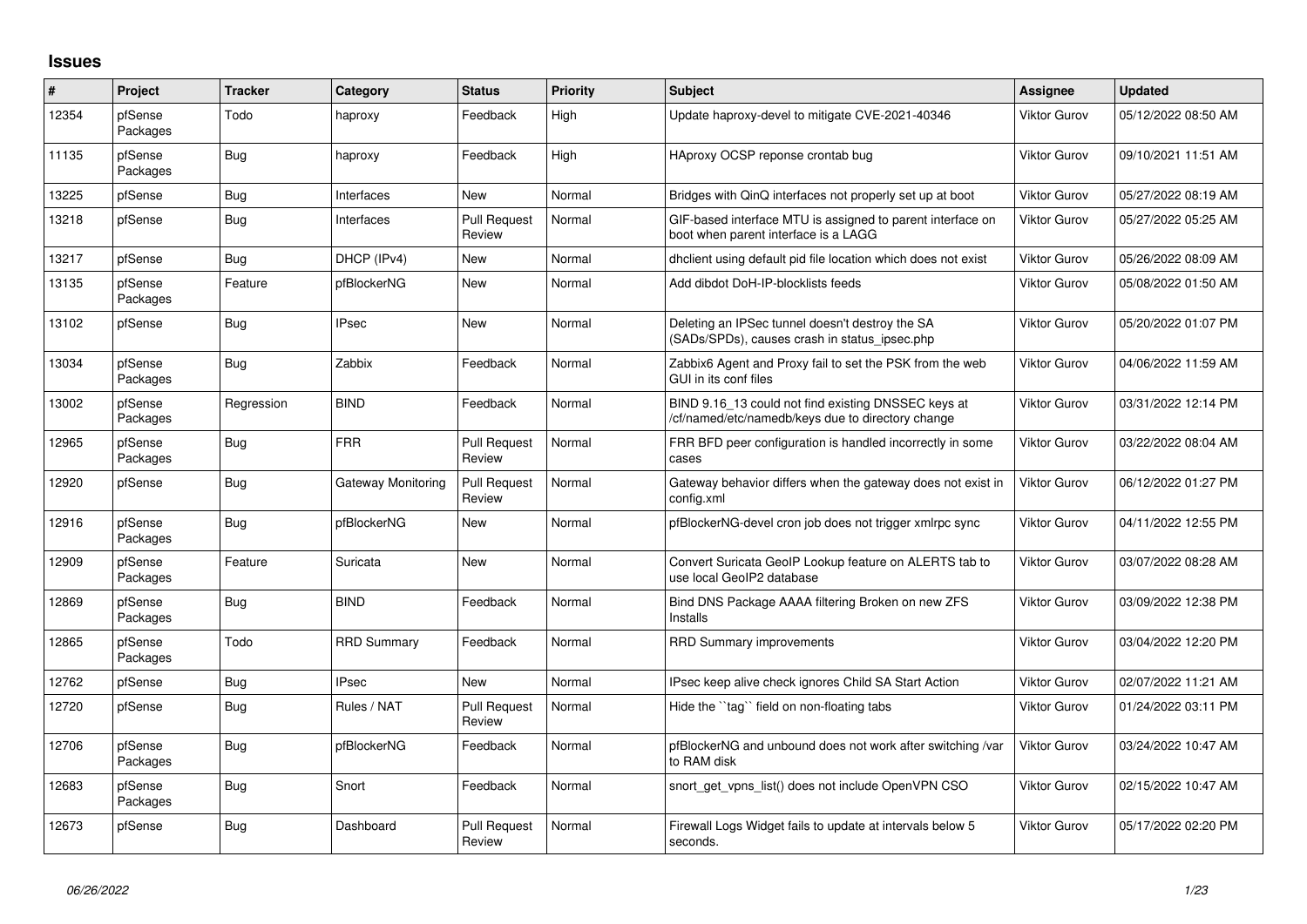| #     | Project             | <b>Tracker</b> | Category             | <b>Status</b>                 | <b>Priority</b> | <b>Subject</b>                                                      | Assignee            | <b>Updated</b>      |
|-------|---------------------|----------------|----------------------|-------------------------------|-----------------|---------------------------------------------------------------------|---------------------|---------------------|
| 12670 | pfSense<br>Packages | <b>Bug</b>     | <b>ACME</b>          | <b>New</b>                    | Normal          | ACME package writes credentials to system log                       | Viktor Gurov        | 03/07/2022 10:58 AM |
| 12653 | pfSense<br>Packages | Regression     | <b>FRR</b>           | Feedback                      | Normal          | RIP related startup error                                           | Viktor Gurov        | 12/30/2021 08:37 AM |
| 12623 | pfSense<br>Packages | <b>Bug</b>     | <b>ACME</b>          | <b>New</b>                    | Normal          | acme.sh package   DNS-ISPConfig settings                            | Viktor Gurov        | 03/10/2022 03:42 PM |
| 12506 | pfSense<br>Packages | <b>Bug</b>     | Suricata             | Feedback                      | Normal          | Only selected instance is restarted on suppress list change         | Viktor Gurov        | 12/01/2021 04:43 AM |
| 12431 | pfSense             | Todo           | Web Interface        | <b>Pull Request</b><br>Review | Normal          | GUI pages should use "POST" for AJAX calls, not "GET"               | Viktor Gurov        | 05/17/2022 02:20 PM |
| 12385 | pfSense             | Bug            | Virtual IP Addresses | <b>Pull Request</b><br>Review | Normal          | deleteVIP() does not check 1:1 NAT and Outbound NAT rules           | <b>Viktor Gurov</b> | 05/17/2022 02:21 PM |
| 12351 | pfSense<br>Packages | Todo           | pfBlockerNG          | Feedback                      | Normal          | Remove non-functional feeds                                         | Viktor Gurov        | 02/04/2022 02:29 PM |
| 12322 | pfSense<br>Packages | <b>Bug</b>     | Suricata             | Feedback                      | Normal          | Suricata creates invalid HOME NET entries                           | <b>Viktor Gurov</b> | 09/10/2021 11:42 AM |
| 12292 | pfSense<br>Packages | Feature        | Suricata             | Feedback                      | Normal          | GeoIP look on the Alerts, Blocked and Files pages                   | Viktor Gurov        | 08/23/2021 08:16 AM |
| 12285 | pfSense<br>Packages | Feature        | Suricata             | In Progress                   | Normal          | Add more EVE Logged Traffic protocols                               | <b>Viktor Gurov</b> | 08/20/2021 08:22 AM |
| 12281 | pfSense<br>Packages | Feature        | Nut                  | New                           | Normal          | Add support for Telegram/Pushover notifications                     | Viktor Gurov        | 01/24/2022 07:25 AM |
| 12278 | pfSense<br>Packages | Regression     | Zabbix               | Feedback                      | Normal          | Invalid plugin_certificates() function name                         | <b>Viktor Gurov</b> | 08/19/2021 05:52 AM |
| 12225 | pfSense             | Bug            | Authentication       | <b>Pull Request</b><br>Review | Normal          | Group membership field is not needed for remote groups              | Viktor Gurov        | 05/17/2022 02:21 PM |
| 12206 | pfSense<br>Packages | <b>Bug</b>     | NET-SNMP             | Feedback                      | Normal          | Certificate Manager page doesn't show Net-SNMP used<br>certificates | Viktor Gurov        | 12/30/2021 09:40 AM |
| 12167 | pfSense<br>Packages | <b>Bug</b>     | <b>FRR</b>           | Feedback                      | Normal          | BGP TCP setkey not set if neighbor is in peer group                 | Viktor Gurov        | 09/16/2021 09:38 AM |
| 12101 | pfSense<br>Packages | <b>Bug</b>     | arpwatch             | Assigned                      | Normal          | ArpWatch Suppression Mac for "flip-flop" not suppressing            | Viktor Gurov        | 10/09/2021 07:19 PM |
| 12036 | pfSense<br>Packages | <b>Bug</b>     | Zabbix               | Feedback                      | Normal          | Certificate Manager page do not show Zabbix used<br>certificates    | Viktor Gurov        | 07/15/2021 11:46 AM |
| 11961 | pfSense<br>Packages | <b>Bug</b>     | <b>FRR</b>           | Feedback                      | Normal          | FRR OSPF add unwanted area 0 authentication to router ospf          | Viktor Gurov        | 09/16/2021 10:25 PM |
| 11937 | pfSense<br>Packages | <b>Bug</b>     | haproxy              | Feedback                      | Normal          | HAproxy "Use Client-IP" option breaks Captive Portal                | Viktor Gurov        | 06/22/2021 08:48 AM |
| 11847 | pfSense<br>Packages | <b>Bug</b>     | <b>FRR</b>           | Feedback                      | Normal          | Filters not applied to PEER Groups                                  | Viktor Gurov        | 07/30/2021 07:45 PM |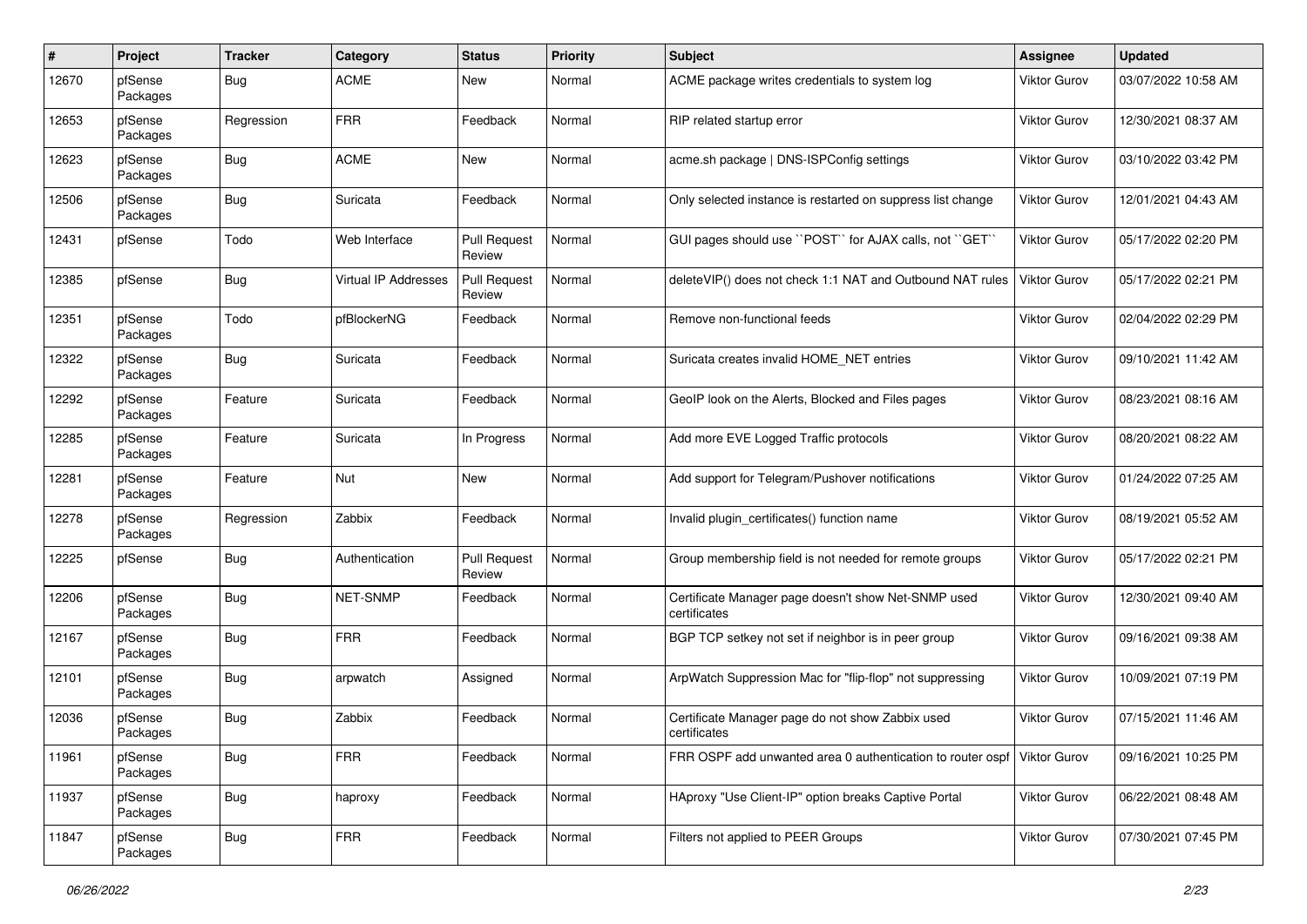| $\vert$ # | Project             | <b>Tracker</b> | Category      | <b>Status</b>                 | <b>Priority</b> | <b>Subject</b>                                                                                                                                 | <b>Assignee</b>     | Updated             |
|-----------|---------------------|----------------|---------------|-------------------------------|-----------------|------------------------------------------------------------------------------------------------------------------------------------------------|---------------------|---------------------|
| 11836     | pfSense<br>Packages | <b>Bug</b>     | <b>FRR</b>    | Assigned                      | Normal          | FRR ACCEPTFILTER unstable                                                                                                                      | <b>Viktor Gurov</b> | 02/14/2022 07:20 AM |
| 11756     | pfSense<br>Packages | <b>Bug</b>     | haproxy       | Feedback                      | Normal          | HaProxy does not transfer backend states during reload                                                                                         | <b>Viktor Gurov</b> | 07/14/2021 01:21 PM |
| 11746     | pfSense<br>Packages | <b>Bug</b>     | FreeRADIUS    | Feedback                      | Normal          | Second LDAP server configuration misses the ipaNThash<br>control attribute                                                                     | <b>Viktor Gurov</b> | 07/14/2021 01:44 PM |
| 11738     | pfSense<br>Packages | Regression     | squidguard    | Feedback                      | Normal          | SquidGuard 1.16.18_17 Not Filtering Blacklist<br>No-Transparent Mode                                                                           | <b>Viktor Gurov</b> | 12/21/2021 05:48 AM |
| 11693     | pfSense<br>Packages | <b>Bug</b>     | <b>FRR</b>    | Feedback                      | Normal          | IPv6 static routing fails                                                                                                                      | <b>Viktor Gurov</b> | 04/26/2022 08:50 AM |
| 11681     | pfSense<br>Packages | Bug            | <b>FRR</b>    | Feedback                      | Normal          | FRR generates invalid BFD configuration after removing<br>interfaces                                                                           | <b>Viktor Gurov</b> | 07/14/2021 04:40 PM |
| 11570     | pfSense             | Regression     | Gateways      | <b>Pull Request</b><br>Review | Normal          | Gateway monitoring services is not always restarted on<br>interface events, which may prevent a WAN from recovering<br>back to an online state | <b>Viktor Gurov</b> | 06/22/2022 09:04 PM |
| 11515     | pfSense<br>Packages | <b>Bug</b>     | node exporter | Feedback                      | Normal          | node exporter 0.18.1 1 - Unable to interact or start the<br>service from web ui                                                                | <b>Viktor Gurov</b> | 07/14/2021 12:37 PM |
| 11491     | pfSense<br>Packages | <b>Bug</b>     | haproxy       | Feedback                      | Normal          | haproxy-devel v0.62_2 - startup error 'httpchk'                                                                                                | <b>Viktor Gurov</b> | 06/22/2021 08:46 AM |
| 11477     | pfSense<br>Packages | <b>Bug</b>     | <b>FRR</b>    | Feedback                      | Normal          | FRR does not recognize some BFD options                                                                                                        | <b>Viktor Gurov</b> | 02/26/2021 10:52 PM |
| 11404     | pfSense<br>Packages | <b>Bug</b>     | <b>FRR</b>    | Feedback                      | Normal          | Incorrect prefix/access lists migration on update                                                                                              | <b>Viktor Gurov</b> | 02/18/2021 09:49 AM |
| 11388     | pfSense<br>Packages | <b>Bug</b>     | FreeRADIUS    | Feedback                      | Normal          | Captive Portal authentication error with MySQL backend                                                                                         | <b>Viktor Gurov</b> | 02/10/2021 08:54 AM |
| 11331     | pfSense<br>Packages | <b>Bug</b>     | FreeRADIUS    | Feedback                      | Normal          | FreeRADIUS latest package upgrade broke Plain Mac<br>Authentication                                                                            | <b>Viktor Gurov</b> | 01/30/2021 10:08 AM |
| 11296     | pfSense             | Bug            | Routing       | <b>New</b>                    | Normal          | Static route targets may still reachable via default route when<br>the gateway they should route through is down                               | <b>Viktor Gurov</b> | 05/10/2022 03:12 PM |
| 11295     | pfSense<br>Packages | Feature        | pfBlockerNG   | Feedback                      | Normal          | DNSBL IDN support                                                                                                                              | <b>Viktor Gurov</b> | 09/10/2021 11:33 AM |
| 11274     | pfSense<br>Packages | Bug            | ntop          | Feedback                      | Normal          | ntopng https web server does not present full certificate chain                                                                                | <b>Viktor Gurov</b> | 01/28/2021 09:51 AM |
| 11248     | pfSense<br>Packages | Feature        | squidguard    | Feedback                      | Normal          | SafeSearch update                                                                                                                              | <b>Viktor Gurov</b> | 01/28/2021 10:01 AM |
| 11210     | pfSense<br>Packages | Feature        | Suricata      | Feedback                      | Normal          | 3rd party rulesets                                                                                                                             | <b>Viktor Gurov</b> | 11/24/2021 04:21 AM |
| 11180     | pfSense<br>Packages | <b>Bug</b>     | Filer         | Feedback                      | Normal          | Filer run action for files on sync that wan't been modified                                                                                    | <b>Viktor Gurov</b> | 01/08/2021 07:27 AM |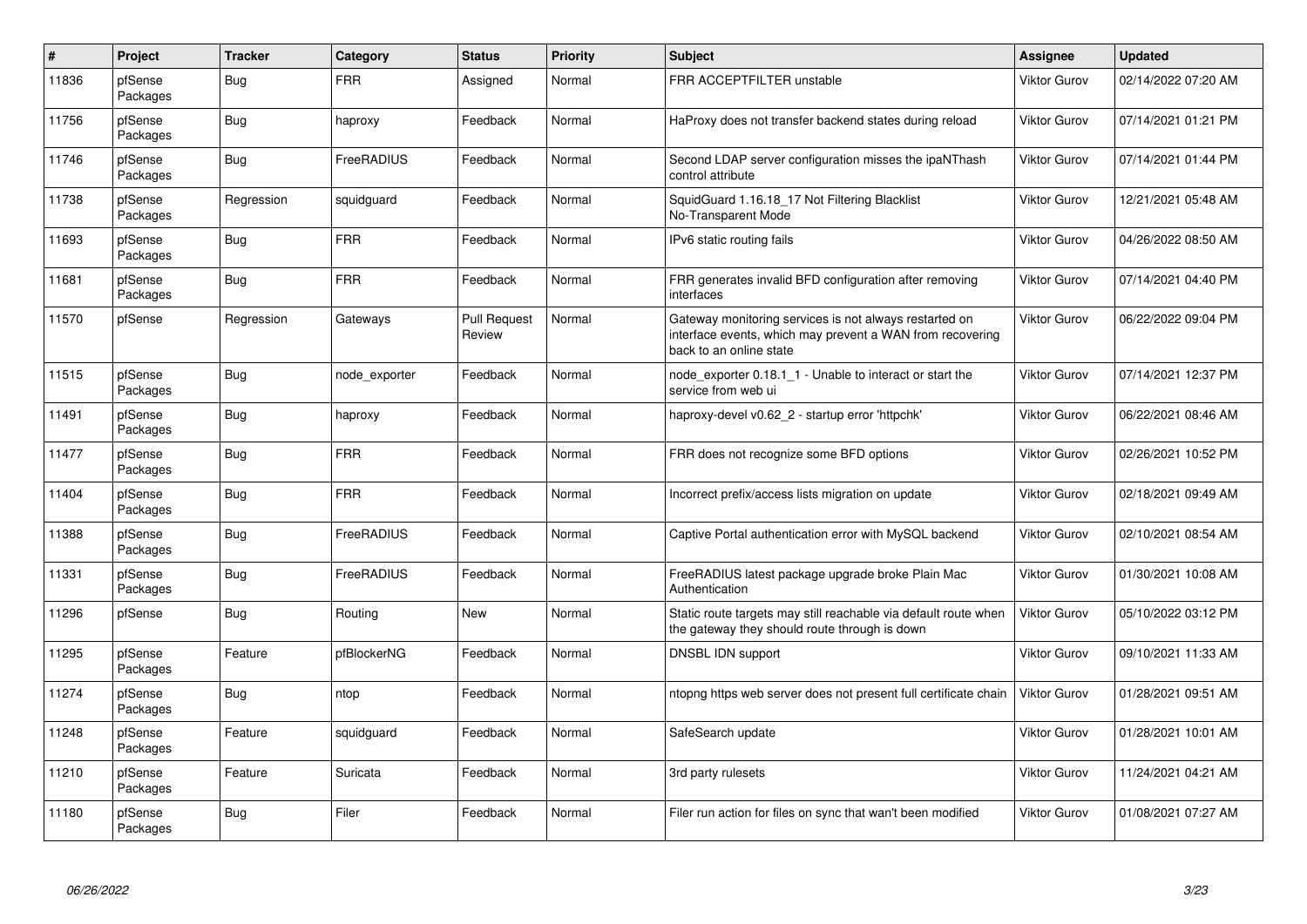| $\pmb{\#}$ | Project             | <b>Tracker</b> | Category               | <b>Status</b> | <b>Priority</b> | <b>Subject</b>                                                                                       | <b>Assignee</b>     | <b>Updated</b>      |
|------------|---------------------|----------------|------------------------|---------------|-----------------|------------------------------------------------------------------------------------------------------|---------------------|---------------------|
| 11155      | pfSense<br>Packages | Feature        | pfBlockerNG            | Feedback      | Normal          | SafeSearch AAAA                                                                                      | <b>Viktor Gurov</b> | 02/05/2021 04:54 AM |
| 11098      | pfSense<br>Packages | Bug            | Backup                 | Feedback      | Normal          | Backup Files and Directories plugin crashes firewall if /root<br>specified as backup location        | <b>Viktor Gurov</b> | 12/23/2021 10:45 AM |
| 11091      | pfSense             | <b>Bug</b>     | Interfaces             | <b>New</b>    | Normal          | Interfaces set as disabled in the configuration have an UP<br>status in the operating system at boot | <b>Viktor Gurov</b> | 05/10/2022 03:12 PM |
| 11054      | pfSense<br>Packages | <b>Bug</b>     | FreeRADIUS             | Assigned      | Normal          | Check Client Certificate CN not working as described                                                 | Viktor Gurov        | 12/14/2021 07:22 AM |
| 10908      | pfSense<br>Packages | Feature        | FreeRADIUS             | Feedback      | Normal          | FreeRADIUS server certificate not using full CA chain                                                | Viktor Gurov        | 04/22/2022 02:19 AM |
| 10872      | pfSense<br>Packages | Feature        | Suricata               | Feedback      | Normal          | Add adjustable notification for Severity Alert                                                       | <b>Viktor Gurov</b> | 08/20/2021 07:52 AM |
| 10871      | pfSense<br>Packages | Feature        | <b>FreeRADIUS</b>      | Feedback      | Normal          | Extra time period counters for SQL backend                                                           | <b>Viktor Gurov</b> | 04/22/2022 02:19 AM |
| 10779      | pfSense<br>Packages | Feature        | haproxy                | Feedback      | Normal          | HAProxy SSL/TLS Compatibility Mode                                                                   | <b>Viktor Gurov</b> | 04/22/2022 02:20 AM |
| 10739      | pfSense<br>Packages | Feature        | haproxy                | Feedback      | Normal          | Update HAproxy-devel package to 2.2 and HAproxy to 2.0                                               | Viktor Gurov        | 10/03/2021 03:53 PM |
| 10572      | pfSense<br>Packages | <b>Bug</b>     | Squid                  | Feedback      | Normal          | STARTTLS option is ignored                                                                           | Viktor Gurov        | 04/22/2022 02:20 AM |
| 10541      | pfSense<br>Packages | Feature        | Squid                  | Feedback      | Normal          | Squid failover and load balancing                                                                    | Viktor Gurov        | 01/14/2021 07:34 AM |
| 10450      | pfSense<br>Packages | Bug            | Squid                  | Feedback      | Normal          | Squid reverse proxy switching peers                                                                  | <b>Viktor Gurov</b> | 04/22/2022 02:21 AM |
| 10242      | pfSense<br>Packages | Feature        | New Package<br>Request | New           | Normal          | E2guardian Web filtering package                                                                     | Viktor Gurov        | 05/30/2022 10:40 AM |
| 9982       | pfSense<br>Packages | Feature        | Squid                  | Feedback      | Normal          | basic_Idap_auth TLS connection                                                                       | <b>Viktor Gurov</b> | 04/22/2022 02:21 AM |
| 9852       | pfSense<br>Packages | Feature        | Suricata               | Feedback      | Normal          | show File-Store directory listing                                                                    | <b>Viktor Gurov</b> | 08/20/2021 07:52 AM |
| 9721       | pfSense<br>Packages | Feature        | Squid                  | Feedback      | Normal          | add squidclient -h 127.0.0.1 mgr:info output to Diagnostics /<br>Squid and status.php                | <b>Viktor Gurov</b> | 04/22/2022 02:21 AM |
| 8827       | pfSense<br>Packages | <b>Bug</b>     | squidguard             | <b>New</b>    | Normal          | Squidguard: ACL redirect modes 'redirect' and 'err page' send<br>unresolvable URLs to the client.    | Viktor Gurov        | 12/21/2021 05:49 AM |
| 6964       | pfSense<br>Packages | <b>Bug</b>     | Suricata               | Feedback      | Normal          | Host OS Policy Assignment broken when using "Import" or<br>"Aliases" buttons                         | Viktor Gurov        | 08/20/2021 07:52 AM |
| 5922       | pfSense             | Feature        | <b>SNMP</b>            | New           | Normal          | SNMP - enable SNMP v3 functionality                                                                  | Viktor Gurov        | 03/02/2022 02:40 PM |
| 4088       | pfSense<br>Packages | <b>Bug</b>     | squidguard             | Feedback      | Normal          | Buggy squidgurd config file is created                                                               | Viktor Gurov        | 01/28/2021 10:01 AM |
| 3132       | pfSense             | Bug            | Gateway Monitoring     | In Progress   | Normal          | Gateway events for IPv6 affect IPv4 services and vice versa                                          | Viktor Gurov        | 05/10/2022 03:10 PM |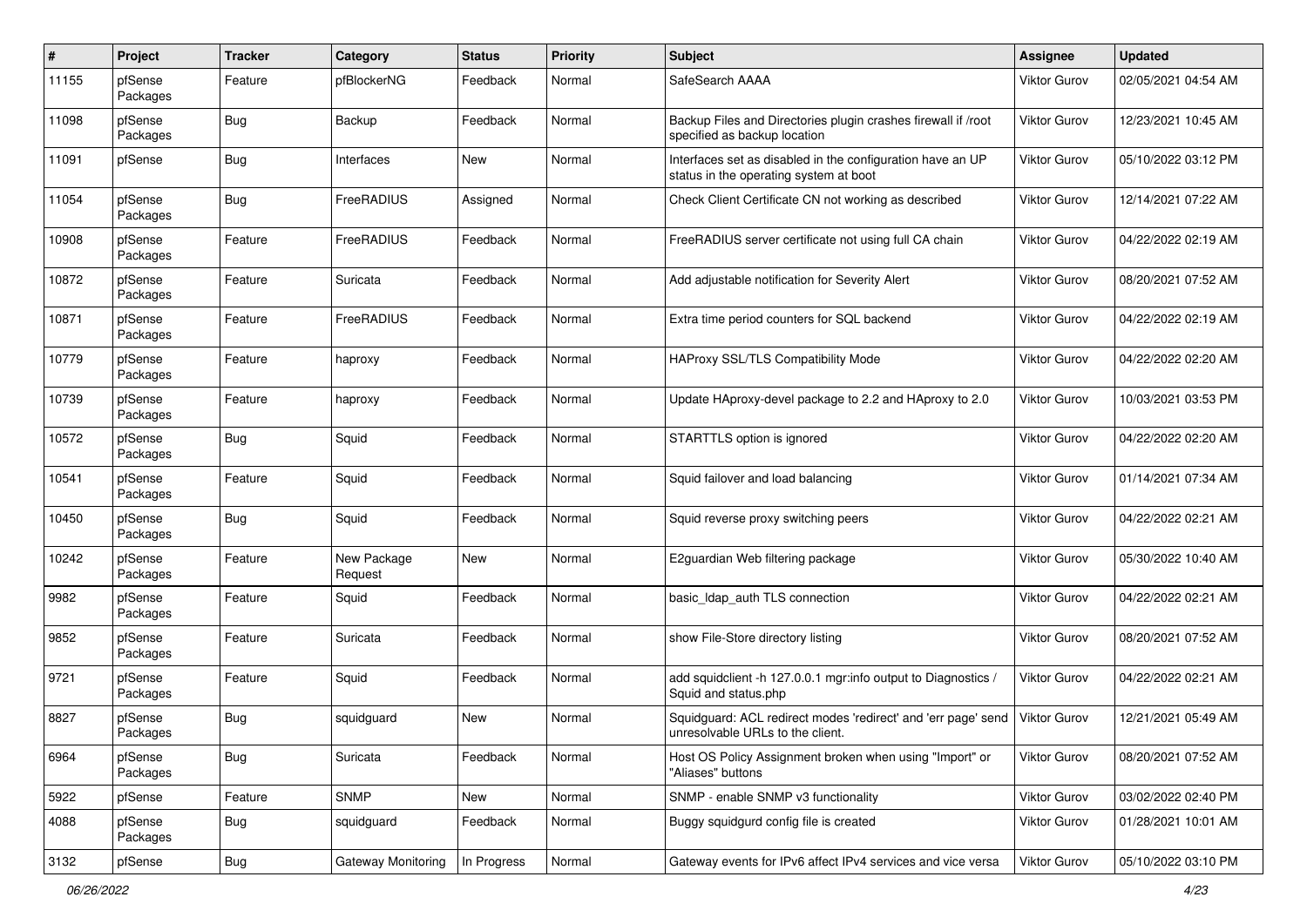| #     | Project             | <b>Tracker</b> | Category                | <b>Status</b>                 | <b>Priority</b> | <b>Subject</b>                                                                                               | <b>Assignee</b>                | <b>Updated</b>      |
|-------|---------------------|----------------|-------------------------|-------------------------------|-----------------|--------------------------------------------------------------------------------------------------------------|--------------------------------|---------------------|
| 2386  | pfSense             | Feature        | Interfaces              | <b>Pull Request</b><br>Review | Normal          | Bridge member that is not an assigned interface                                                              | Viktor Gurov                   | 12/02/2020 06:01 AM |
| 13209 | pfSense<br>Packages | Bug            | pfBlockerNG             | New                           | Low             | Parsing Filter log by pfBlockerNG creates IP Block log with<br>Source/Destination mixed up or wrong Direcion | Viktor Gurov                   | 05/25/2022 03:50 AM |
| 12264 | pfSense<br>Packages | <b>Bug</b>     | Squid                   | Feedback                      | Low             | Stray <table> line in squid_monitor.php</table>                                                              | Viktor Gurov                   | 12/23/2021 10:53 AM |
| 11343 | pfSense<br>Packages | <b>Bug</b>     | <b>BIND</b>             | Feedback                      | Low             | Invalid link to pfSense-pkg-bind changelog                                                                   | Viktor Gurov                   | 04/05/2022 08:12 AM |
| 11877 | pfSense             | <b>Bug</b>     | Web Interface           | <b>Pull Request</b><br>Review | Very Low        | Labels and description dissapear in<br>firewall_schedule_edit.php                                            | Viktor Gurov                   | 05/17/2022 02:22 PM |
| 8794  | pfSense             | Feature        | <b>NTPD</b>             | New                           | Normal          | NTP authentiction                                                                                            | Tod L                          | 08/05/2021 01:20 AM |
| 13298 | pfSense             | <b>Bug</b>     | <b>Dynamic DNS</b>      | <b>Pull Request</b><br>Review | Normal          | Dynv6 does not check response code when updating                                                             | <b>Tiago Beling</b><br>d'Avila | 06/24/2022 07:47 AM |
| 13114 | pfSense<br>Packages | <b>Bug</b>     | <b>BIND</b>             | Feedback                      | Normal          | BIND calls rndc in rc stop when named is not running                                                         | <b>Stuart Wyatt</b>            | 05/04/2022 12:41 PM |
| 11352 | pfSense             | <b>Bug</b>     | FreeBSD                 | New                           | Low             | CTF types > 2^15 in the pfSense kernel config results in<br>DTrace failing                                   | Scott Long                     | 03/17/2021 02:52 AM |
| 8179  | pfSense             | <b>Bug</b>     | DHCP (IPv4)             | Feedback                      | Normal          | Incorrect reverse DNS zone in DHCP server config for<br>non-octet-aligned subnet mask                        | Renato Botelho                 | 02/09/2022 11:17 PM |
| 13282 | pfSense Plus        | Bug            | Aliases / Tables        | New                           | Normal          | FQDN Aliases Break if an Invalid Domain is Present in the<br>Chain                                           | Reid Linnemann                 | 06/18/2022 03:12 PM |
| 13226 | pfSense             | Bug            | Captive Portal          | Confirmed                     | Normal          | Captive Portal doesn't disconnect established OpenVPN link                                                   | Reid Linnemann                 | 05/30/2022 10:38 AM |
| 13215 | pfSense             | <b>Bug</b>     | <b>Captive Portal</b>   | Assigned                      | Normal          | Allowed MAC/IP/Hostname traffic counts for authorized users                                                  | Reid Linnemann                 | 05/31/2022 05:31 PM |
| 11545 | pfSense             | Regression     | Interfaces              | Feedback                      | Normal          | Primary interface address is not always used when VIPs are<br>present                                        | Reid Linnemann                 | 06/24/2022 10:25 AM |
| 1831  | pfSense             | Feature        | <b>Captive Portal</b>   | New                           | Normal          | Captive portal IPv6 support                                                                                  | Reid Linnemann                 | 05/25/2022 07:57 AM |
| 9296  | pfSense             | <b>Bug</b>     | Aliases / Tables        | Confirmed                     | Low             | Alias content is sometimes incomplete when mixing FQDN<br>and IP address                                     | Reid Linnemann                 | 06/18/2022 03:12 PM |
| 7216  | pfSense             | Feature        | Web Interface           | New                           | Normal          | Allow user to choose date display format                                                                     | <b>Phillip Davis</b>           | 02/02/2018 04:20 PM |
| 4451  | pfSense             | Bug            | DHCP (IPv4)             | New                           | Low             | Status DHCP Leases shows double entries for static entries<br>without IP address                             | <b>Phillip Davis</b>           | 05/21/2022 04:55 PM |
| 11498 | pfSense             | Feature        | WireGuard               | <b>New</b>                    | Normal          | WireGuard does not pass multicast traffic to peer                                                            | Peter Grehan                   | 03/19/2021 10:59 AM |
| 12462 | pfSense<br>Packages | Feature        | Telegraf                | <b>Pull Request</b><br>Review | Normal-package  | Telegraf: Add "devfs" to ignore_fs                                                                           | Offstage Roller                | 10/18/2021 09:03 AM |
| 9970  | pfSense             | Feature        | Captive Portal          | New                           | Low             | Captive Portal and SAML2 Integration                                                                         | Mauro Braggio                  | 10/12/2020 07:39 AM |
| 2693  | pfSense             | Feature        | Console Menu            | New                           | Normal          | Allow mapping mapping non-physical interfaces via console                                                    | Mathieu Simon                  | 11/27/2012 03:00 PM |
| 13014 | pfSense             | Bug            | <b>IPsec</b>            | New                           | Normal          | Charon.vici can get in a bad state                                                                           | Mateusz Guzik                  | 05/24/2022 05:05 PM |
| 12849 | pfSense             | Bug            | <b>Operating System</b> | New                           | Normal          | pfsync kernel crash on reboot                                                                                | Mateusz Guzik                  | 02/22/2022 02:02 PM |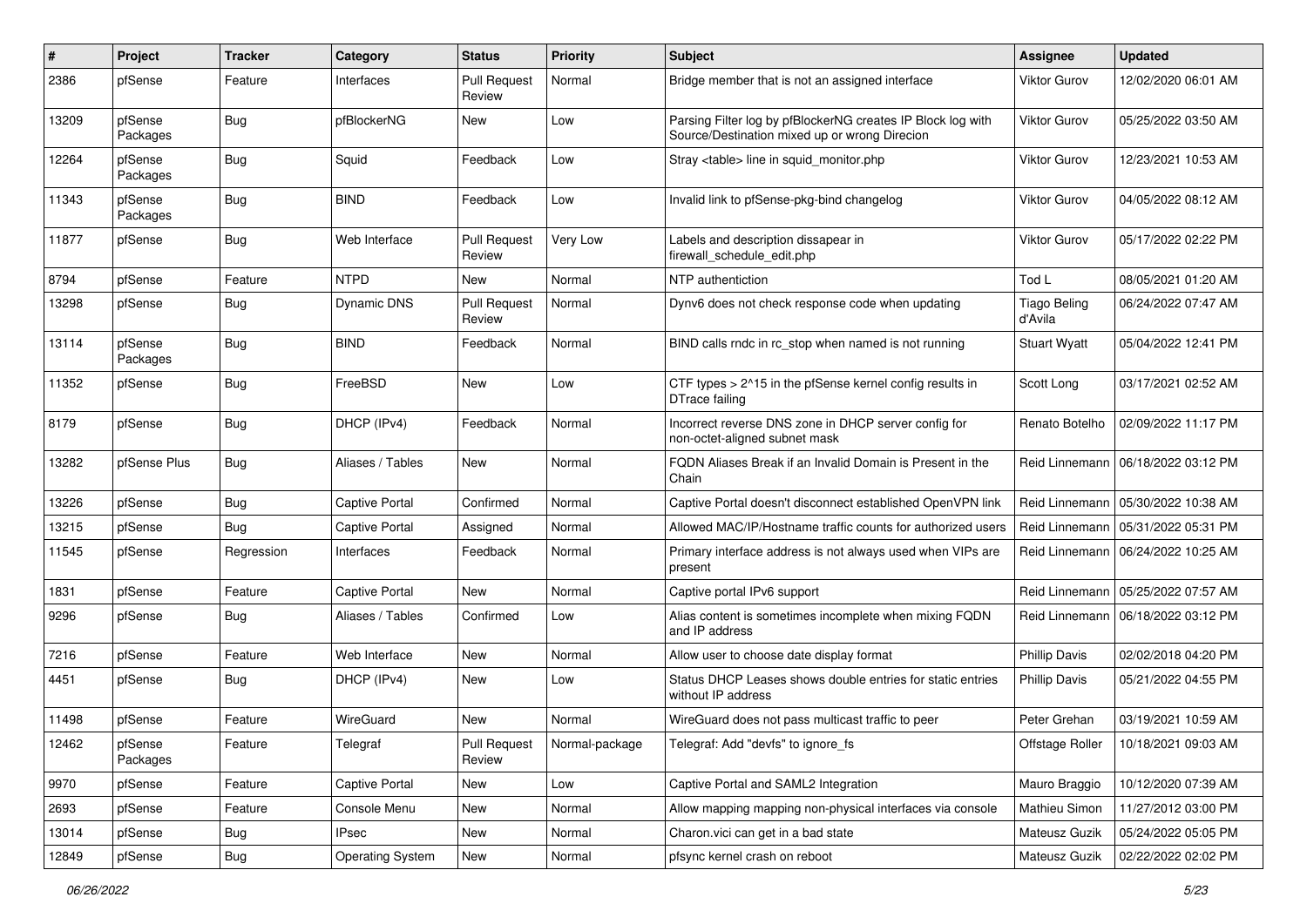| $\vert$ # | <b>Project</b> | <b>Tracker</b> | Category                            | <b>Status</b>                 | <b>Priority</b> | <b>Subject</b>                                                                                              | <b>Assignee</b>              | <b>Updated</b>      |
|-----------|----------------|----------------|-------------------------------------|-------------------------------|-----------------|-------------------------------------------------------------------------------------------------------------|------------------------------|---------------------|
| 12547     | pfSense        | <b>Bug</b>     | <b>Operating System</b>             | Feedback                      | Normal          | unsheduled system reboot/crash                                                                              | Mateusz Guzik                | 12/01/2021 01:20 PM |
| 12144     | pfSense        | <b>Bug</b>     | <b>Operating System</b>             | In Progress                   | Normal          | Bug in "df -t" filtering if two filesystems use the same<br>mountpoint                                      | Mateusz Guzik                | 09/10/2021 10:07 AM |
| 12079     | pfSense        | <b>Bug</b>     | <b>IGMP Proxy</b>                   | New                           | Normal          | IGMPProxy: kernel panic, Sleeping thread owns a<br>non-sleepable lock                                       | Mateusz Guzik                | 05/10/2022 03:14 PM |
| 9349      | pfSense        | Bug            | <b>IPsec</b>                        | Confirmed                     | Normal          | IPSec service start/stop/restart fails after settings change                                                | <b>Markus</b><br>Stockhausen | 10/30/2020 01:33 PM |
| 13270     | pfSense Docs   | New Content    | OpenVPN                             | Pull Request<br>Review        | Normal          | OpenVPN client gateway is incorrect when the server does<br>not push routes                                 | Marcos<br>Mendoza            | 06/26/2022 12:54 PM |
| 13243     | pfSense        | <b>Bug</b>     | OpenVPN                             | Pull Request<br>Review        | Normal          | OpenVPN status for multi-user VPN shows info icon to<br>display RADIUS rules when there are none to display | Marcos<br>Mendoza            | 06/19/2022 05:53 PM |
| 13094     | pfSense        | Feature        | Packet Capture                      | <b>Pull Request</b><br>Review | Normal          | Allow packet capture filtering in tagged packets                                                            | Marcos<br>Mendoza            | 04/24/2022 06:06 PM |
| 7996      | pfSense        | <b>Bug</b>     | Web Interface                       | <b>Pull Request</b><br>Review | Very Low        | Unnecessary link tag in login page                                                                          | Marcos<br>Mendoza            | 06/26/2022 02:47 PM |
| 12495     | pfSense        | Feature        | Dynamic DNS                         | <b>Pull Request</b><br>Review | Normal          | DynDNS: add deSEC IPv4&v6 simultaneos update                                                                | Lukas Wiest                  | 11/01/2021 08:53 AM |
| 12494     | pfSense        | Feature        | Dynamic DNS                         | <b>Pull Request</b><br>Review | Normal          | DynDNS: make simultaneous update of IP and LegacyIP<br>possible                                             | Lukas Wiest                  | 11/01/2021 08:52 AM |
| 9123      | pfSense        | Bug            | Interfaces                          | Feedback                      | Very High       | Adding/configuring vlan on ixl-devices causes<br>aq_add_macvlan err -53, aq_error 14                        | Luiz Souza                   | 05/16/2022 07:57 AM |
| 8964      | pfSense        | <b>Bug</b>     | <b>IPsec</b>                        | New                           | High            | IPsec async cryptography advanced setting - TCP traffic not<br>passing through                              | Luiz Souza                   | 12/08/2020 12:09 PM |
| 11626     | pfSense Plus   | Bug            | Authentication                      | <b>New</b>                    | Normal          | Google LDAP connection failed due to lack of SNI for TLS 1.3                                                | Luiz Souza                   | 06/25/2022 05:34 PM |
| 10904     | pfSense        | Feature        | <b>DHCP Relay</b>                   | <b>Pull Request</b><br>Review | Normal          | Support vti interfaces in dhcrelay                                                                          | Luiz Souza                   | 10/12/2020 07:35 AM |
| 10875     | pfSense        | Bug            | Gateways                            | New                           | Normal          | PPP periodic reset does not fully restore gateway group<br>round-robin functionality                        | Luiz Souza                   | 11/05/2020 07:44 AM |
| 10708     | pfSense        | <b>Bug</b>     | Upgrade                             | <b>New</b>                    | Normal          | ZFS bootpool boot symlink issue                                                                             | Luiz Souza                   | 03/08/2021 07:03 AM |
| 8815      | pfSense        | Bug            | Interfaces                          | New                           | Normal          | IP addresses are removed from interfaces when link is lost<br>and either IPv4 or IPv6 is dynamic            | Luiz Souza                   | 07/21/2021 07:49 AM |
| 8611      | pfSense        | <b>Bug</b>     | Interfaces                          | In Progress                   | Normal          | unable to receive IPv6 RA's on SG-1000, default route lost                                                  | Luiz Souza                   | 02/01/2021 03:31 PM |
| 8324      | pfSense        | <b>Bug</b>     | Hardware / Drivers                  | New                           | Normal          | bxe cards require promisc for OSPF                                                                          | Luiz Souza                   | 05/25/2020 03:19 PM |
| 8100      | pfSense        | <b>Bug</b>     | CARP                                | New                           | Normal          | pfsync Initially Deletes States on Primary for Connections<br>Established through Secondary                 | Luiz Souza                   | 02/08/2022 12:59 PM |
| 8013      | pfSense        | <b>Bug</b>     | <b>IPsec</b>                        | New                           | Normal          | IPsec MSS clamping value shared for IPv4 and IPv6                                                           | Luiz Souza                   | 10/28/2021 01:37 PM |
| 7389      | pfSense        | <b>Bug</b>     | <b>Traffic Shaper</b><br>(Limiters) | In Progress                   | Normal          | Limiter does not work with transparent proxy                                                                | Luiz Souza                   | 02/01/2021 03:31 PM |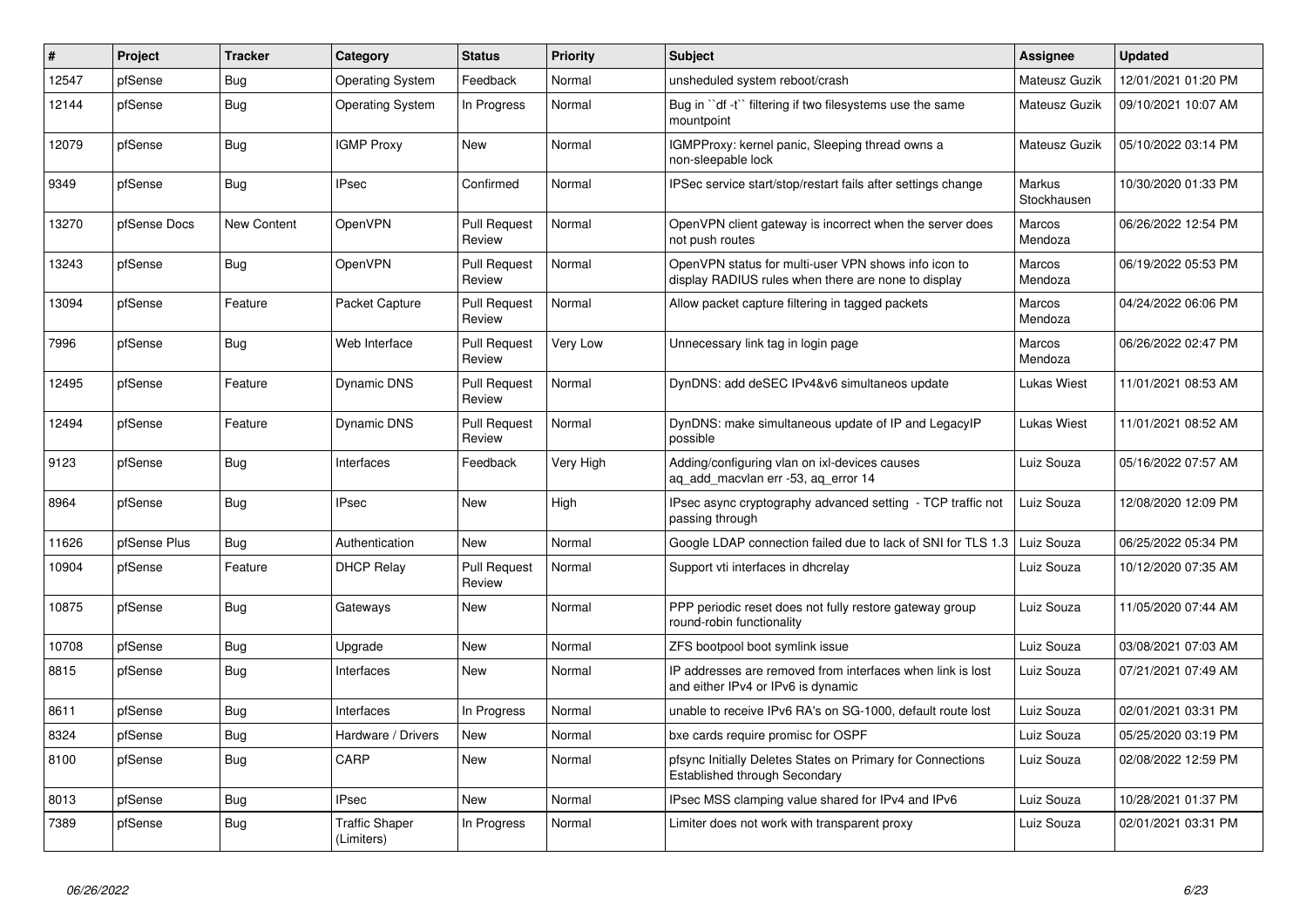| #     | Project             | <b>Tracker</b> | Category                            | <b>Status</b>                 | <b>Priority</b> | <b>Subject</b>                                                                                      | <b>Assignee</b> | <b>Updated</b>      |
|-------|---------------------|----------------|-------------------------------------|-------------------------------|-----------------|-----------------------------------------------------------------------------------------------------|-----------------|---------------------|
| 7235  | pfSense             | <b>Bug</b>     | <b>IPsec</b>                        | <b>New</b>                    | Normal          | 4860 has not got significant IPsec performance rising with<br>enabled HW acceleration               | Luiz Souza      | 12/18/2021 04:32 PM |
| 7212  | pfSense             | Feature        | Hardware / Drivers                  | New                           | Normal          | Provide Driver for SG-1000 Crypto Accelerator                                                       | Luiz Souza      | 08/20/2019 08:46 AM |
| 6333  | pfSense             | <b>Bug</b>     | Gateway Monitoring                  | Confirmed                     | Normal          | Bootup starts/restarts dpinger multiple times                                                       | Luiz Souza      | 11/16/2020 01:11 PM |
| 6295  | pfSense             | <b>Bug</b>     | <b>Traffic Shaper</b><br>(Limiters) | <b>New</b>                    | Normal          | Crash upon applying CODELQ to untagged parent interface<br>when also applied to daughter VLAN       | Luiz Souza      | 08/20/2019 02:44 PM |
| 6220  | pfSense             | Bug            | <b>Operating System</b>             | Confirmed                     | Normal          | state mismatch with host-initiated traffic matching binat to IP<br>not locally assigned             | Luiz Souza      | 06/08/2016 09:23 AM |
| 4796  | pfSense             | Feature        | Routing                             | New                           | Normal          | Support Multiple FIBs in pfSense                                                                    | Luiz Souza      | 09/22/2017 12:12 AM |
| 4479  | pfSense             | <b>Bug</b>     | <b>Operating System</b>             | <b>New</b>                    | Normal          | Firewall rules won't match GRE interface after applying<br>IPSEC transport encryption on GRE tunnel | Luiz Souza      | 08/20/2021 08:46 AM |
| 4406  | pfSense             | <b>Bug</b>     | <b>Operating System</b>             | Confirmed                     | Normal          | ALTQ problems with wireless cloned interfaces                                                       | Luiz Souza      | 11/19/2015 12:06 AM |
| 4405  | pfSense             | Feature        | <b>Traffic Shaper</b><br>(ALTQ)     | In Progress                   | Normal          | Traffic shaping doesn't work when applied to a bridge<br>interface                                  | Luiz Souza      | 02/09/2021 12:05 PM |
| 3824  | pfSense             | <b>Bug</b>     | <b>Traffic Shaper</b><br>(Limiters) | Confirmed                     | Normal          | Limiters on bridge break traffic outside locally-configured IP<br>subnets                           | Luiz Souza      | 11/03/2016 07:16 PM |
| 1819  | pfSense             | <b>Bug</b>     | <b>DNS Resolver</b>                 | <b>New</b>                    | Normal          | DNS Resolver Not Registering DHCP Server Specified<br>Domain Name                                   | Luiz Souza      | 04/28/2022 01:53 PM |
| 8192  | pfSense             | Bug            | Gateway Monitoring                  | <b>New</b>                    | Low             | dpinger - Change in ISP link-local IPv6 address drops<br>connectivity                               | Luiz Souza      | 11/05/2020 07:31 AM |
| 6023  | pfSense<br>Packages | <b>Bug</b>     | Suricata                            | <b>New</b>                    | Low             | Traffic Shaper (pfsense 2.3) Suricata V3.0 Inline Mode<br>Operation                                 | Luiz Souza      | 04/15/2016 05:59 AM |
| 4298  | pfSense             | Bug            | <b>SNMP</b>                         | Assigned                      | Very Low        | Excessive errors from snmpd                                                                         | Luiz Souza      | 09/13/2020 08:21 AM |
| 11797 | pfSense<br>Packages | <b>Bug</b>     | <b>Status Traffic Totals</b>        | <b>New</b>                    | Normal          | Traffic Totals lost upon reboot when using a ramdisk for /var<br>and /tmp                           | John Cornwell   | 04/10/2021 06:27 PM |
| 6742  | pfSense             | Feature        | Authentication                      | <b>New</b>                    | Normal          | OAuth2 authentication for OpenVPN (and for FreeRadius)                                              | Jim Thompson    | 10/19/2020 09:19 AM |
| 5616  | pfSense             | Feature        | <b>Wireless</b>                     | <b>New</b>                    | Normal          | <b>Incorrect Wireless Channel</b>                                                                   | Jim Thompson    | 10/09/2016 03:33 PM |
| 4632  | pfSense             | Feature        | <b>Operating System</b>             | <b>New</b>                    | Normal          | Support for Multipath TCP (MPTCP)                                                                   | Jim Thompson    | 03/01/2022 05:39 AM |
| 3377  | pfSense             | Feature        | <b>Captive Portal</b>               | New                           | Normal          | OAuth2 authentication in captive portal                                                             | Jim Thompson    | 10/19/2020 09:13 AM |
| 12160 | pfSense<br>Packages | Regression     | syslog-ng                           | Feedback                      | High            | An invalid configuration is generated when choosing TLS as<br>the default protocol                  | Jim Pingle      | 07/23/2021 03:27 PM |
| 13255 | pfSense<br>Packages | Todo           | OpenVPN Client<br>Export            | New                           | Normal          | Set PKCS#12 algorithm when exporting OpenVPN ZIP or<br>Windows bundles                              | Jim Pingle      | 06/08/2022 10:37 AM |
| 13245 | pfSense             | Feature        | Aliases / Tables                    | <b>Pull Request</b><br>Review | Normal          | Type column on Alias lists                                                                          | Jim Pingle      | 06/06/2022 07:09 AM |
| 13229 | pfSense Docs        | Todo           | <b>Captive Portal</b>               | Feedback                      | Normal          | Update documentation for IPFW to PF transition for Limiters<br>and Captive Portal                   | Jim Pingle      | 05/27/2022 03:04 PM |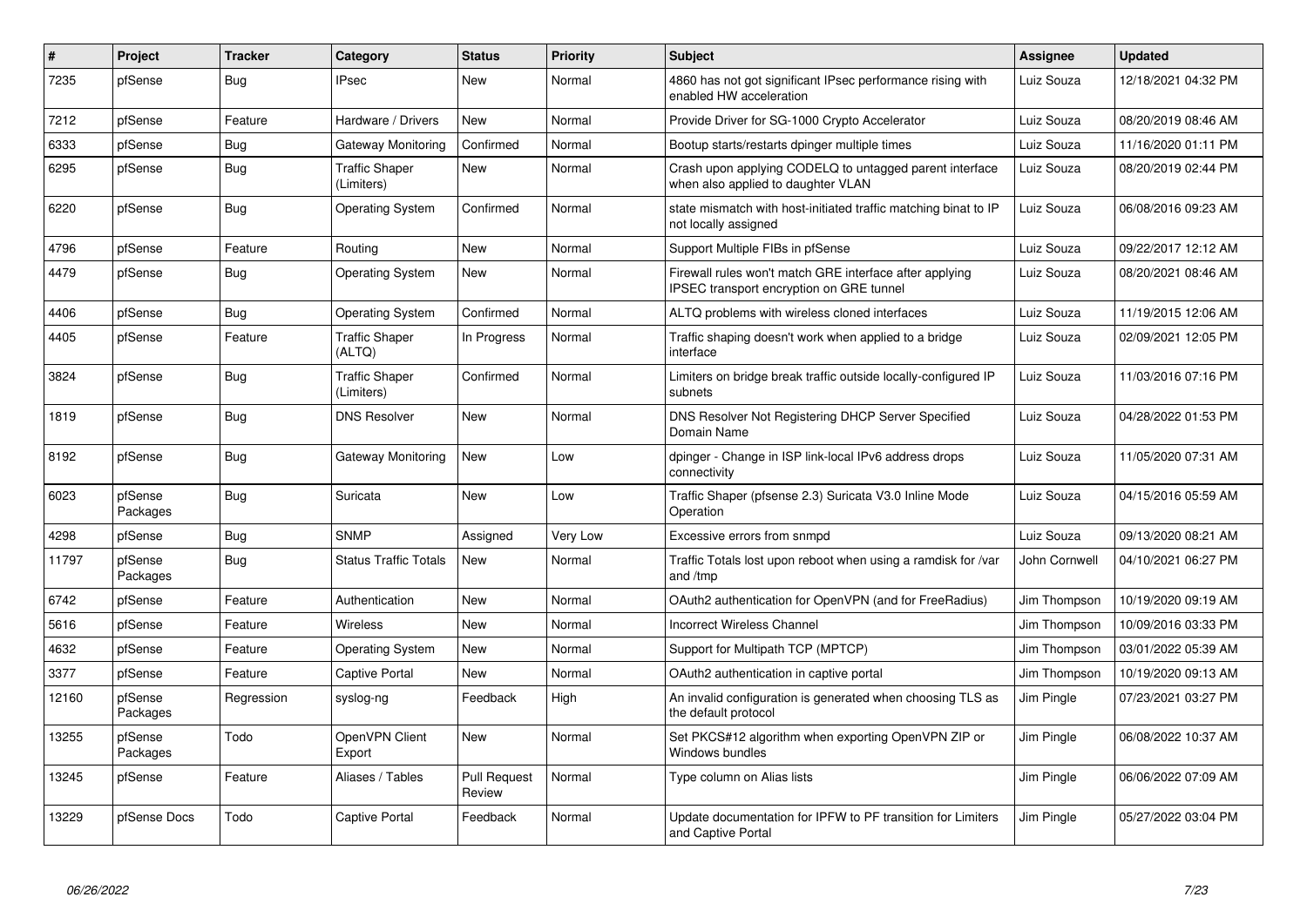| ∦     | Project             | <b>Tracker</b> | Category                    | <b>Status</b>                 | Priority | <b>Subject</b>                                                                                    | <b>Assignee</b> | <b>Updated</b>      |
|-------|---------------------|----------------|-----------------------------|-------------------------------|----------|---------------------------------------------------------------------------------------------------|-----------------|---------------------|
| 13228 | pfSense             | <b>Bug</b>     | Interfaces                  | <b>New</b>                    | Normal   | Recovering interface gateway may not be added back into<br>gateway groups and rules when expected | Jim Pingle      | 05/28/2022 01:14 PM |
| 13223 | pfSense Docs        | New Content    | Routing / Gateways          | Feedback                      | Normal   | Document new gateway state killing behavior                                                       | Jim Pingle      | 05/27/2022 01:59 PM |
| 13211 | pfSense Docs        | New Content    | OpenVPN                     | Feedback                      | Normal   | OpenVPN DCO Documentation                                                                         | Jim Pingle      | 06/15/2022 10:42 AM |
| 13189 | pfSense Plus        | Todo           | OpenVPN                     | Feedback                      | Normal   | Input validation should reject the combination of DCO and<br>P2P mode                             | Jim Pingle      | 05/26/2022 10:50 AM |
| 13108 | pfSense Docs        | Todo           | Installation /<br>Upgrades  | <b>New</b>                    | Normal   | ZFS filesystem implications                                                                       | Jim Pingle      | 04/27/2022 03:18 PM |
| 13090 | pfSense             | <b>Bug</b>     | OpenVPN                     | New                           | Normal   | OpenVPN: do not use legacy deprecated netbios settings                                            | Jim Pingle      | 04/22/2022 11:19 AM |
| 13089 | pfSense             | <b>Bug</b>     | OpenVPN                     | New                           | Normal   | OpenVPN: fix some netbios options were preserved even if<br>teh Netbios option was unchecked      | Jim Pingle      | 04/22/2022 11:06 AM |
| 13088 | pfSense             | <b>Bug</b>     | OpenVPN                     | New                           | Normal   | OpenVPN Client Overrides: properly hide/show form fields                                          | Jim Pingle      | 06/08/2022 09:15 AM |
| 13085 | pfSense             | Feature        | OpenVPN                     | <b>Pull Request</b><br>Review | Normal   | OpenVPN: expose NBDD servers in GUI + fix GUI bugs                                                | Jim Pingle      | 04/22/2022 11:09 AM |
| 13054 | pfSense             | Feature        | Package System              | New                           | Normal   | Package plugin hook for web server configuration stanzas                                          | Jim Pingle      | 04/12/2022 03:04 PM |
| 13020 | pfSense Docs        | Todo           | <b>Firewall Rules</b>       | <b>New</b>                    | Normal   | easyrule command documentation should document<br>permissible wildcards                           | Jim Pingle      | 04/04/2022 08:01 AM |
| 12980 | pfSense Docs        | Todo           | OpenVPN                     | Feedback                      | Normal   | Add warnings against OpenVPN Shared Key mode                                                      | Jim Pingle      | 03/24/2022 02:11 PM |
| 12978 | pfSense Docs        | Correction     | Monitoring                  | New                           | Normal   | Correction to iftop section of Monitoring Bandwidth Usage                                         | Jim Pingle      | 03/23/2022 11:18 AM |
| 12963 | pfSense<br>Packages | Feature        | Nmap                        | Feedback                      | Normal   | Run nmap scans in the background                                                                  | Jim Pingle      | 06/06/2022 06:55 PM |
| 12942 | pfSense             | Bug            | Gateways                    | <b>New</b>                    | Normal   | Code to kill states for old gateway when reconnecting an<br>interface is incorrect                | Jim Pingle      | 03/22/2022 01:25 PM |
| 12811 | pfSense             | Bug            | Gateway Monitoring          | <b>New</b>                    | Normal   | Services are not restarted when PPP interfaces connect                                            | Jim Pingle      | 05/31/2022 05:34 PM |
| 12565 | pfSense Docs        | New Content    | OpenVPN                     | New                           | Normal   | Document new "Duplicate Connection Limit" option on<br>OpenVPN server instances                   | Jim Pingle      | 12/06/2021 08:07 AM |
| 12549 | pfSense             | Regression     | <b>IPsec</b>                | <b>New</b>                    | Normal   | Per-user Mobile IPsec settings are not applied to connecting<br>mobile clients                    | Jim Pingle      | 04/26/2022 07:50 AM |
| 12475 | pfSense<br>Packages | Bug            | OpenVPN Client<br>Export    | Feedback                      | Normal   | OpenVPN Client Export does not show certificate without<br>private key                            | Jim Pingle      | 02/17/2022 08:24 AM |
| 12335 | pfSense             | Bug            | <b>IPsec</b>                | <b>New</b>                    | Normal   | <b>IPsec DNS inefficiency</b>                                                                     | Jim Pingle      | 04/26/2022 07:50 AM |
| 11997 | pfSense<br>Packages | <b>Bug</b>     | <b>IPsec Profile Wizard</b> | <b>New</b>                    | Normal   | Add Support for Android Strongswan Profiles in the Profile<br>Wizard                              | Jim Pingle      | 07/10/2021 07:51 PM |
| 11879 | pfSense<br>Packages | Feature        | <b>ACME</b>                 | Feedback                      | Normal   | Add support for SSL.com ACME server                                                               | Jim Pingle      | 03/02/2022 02:03 PM |
| 11539 | pfSense             | <b>Bug</b>     | <b>IPsec</b>                | Feedback                      | Normal   | Mobile IPsec "split include" value of 0.0.0.0/0 causes some<br>clients to fail                    | Jim Pingle      | 05/23/2022 12:33 AM |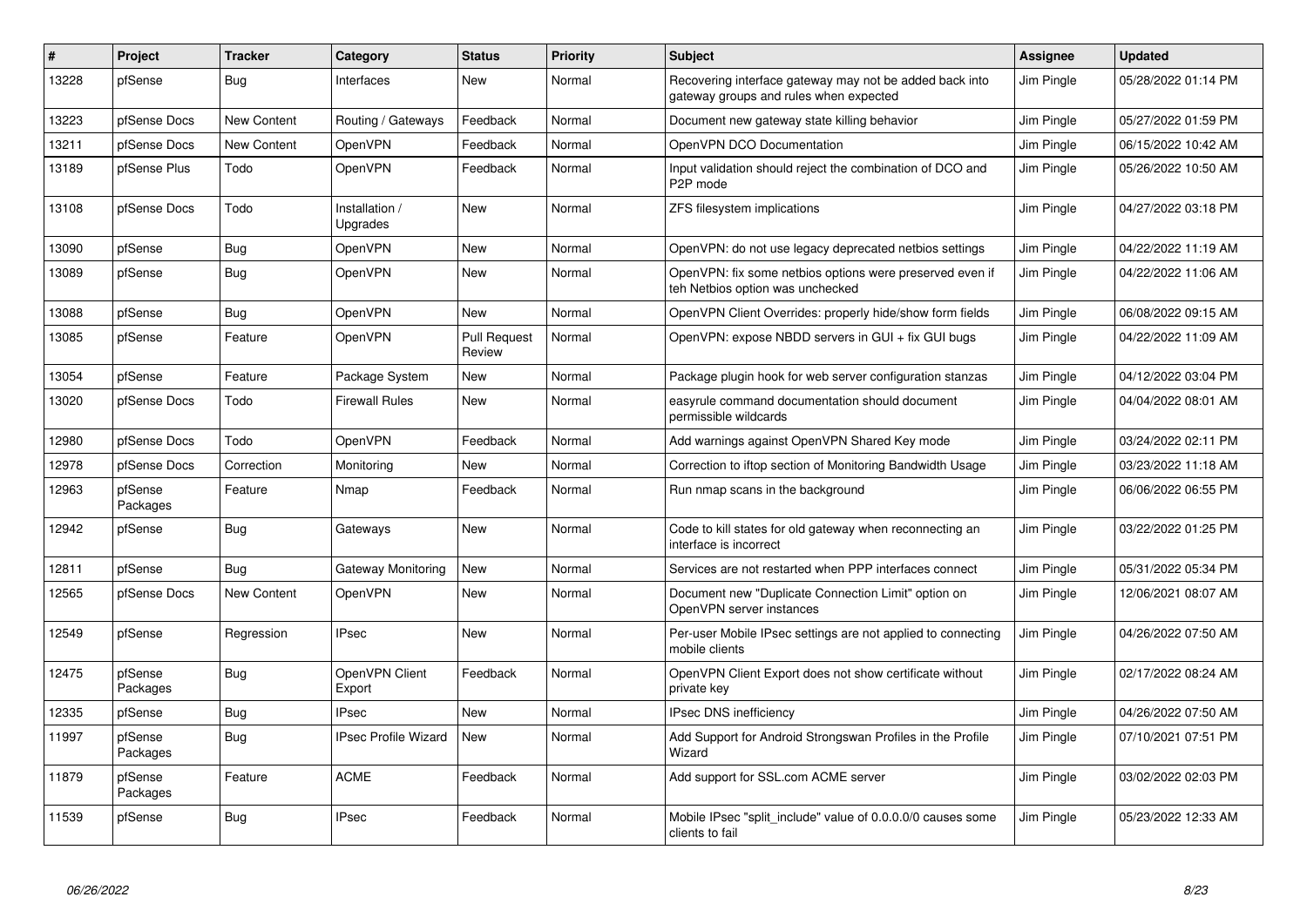| $\vert$ # | Project             | <b>Tracker</b> | Category              | <b>Status</b>                 | <b>Priority</b> | <b>Subject</b>                                                                                          | Assignee   | <b>Updated</b>      |
|-----------|---------------------|----------------|-----------------------|-------------------------------|-----------------|---------------------------------------------------------------------------------------------------------|------------|---------------------|
| 11345     | pfSense<br>Packages | Bug            | <b>FRR</b>            | Feedback                      | Normal          | FRR-OSPF - No "prefix-list" possible                                                                    | Jim Pingle | 02/04/2021 11:03 PM |
| 11301     | pfSense<br>Packages | Feature        | <b>FRR</b>            | Feedback                      | Normal          | Switch FRR to use default rc file as a service control base                                             | Jim Pingle | 01/28/2021 09:35 AM |
| 11206     | pfSense<br>Packages | Feature        | <b>FRR</b>            | <b>Pull Request</b><br>Review | Normal          | <b>FRR 7.5</b>                                                                                          | Jim Pingle | 01/08/2021 12:47 PM |
| 11204     | pfSense<br>Packages | Bug            | NET-SNMP              | Feedback                      | Normal          | Fix net-snmp logging to syslog                                                                          | Jim Pingle | 03/19/2021 05:10 AM |
| 11195     | pfSense Docs        | Correction     | Recipes               | New                           | Normal          | Feedback on pfSense Configuration Recipes - Accessing a<br><b>CPE/Modem from Inside the Firewall</b>    | Jim Pingle | 12/30/2020 01:13 PM |
| 11130     | pfSense<br>Packages | Feature        | <b>FRR</b>            | Feedback                      | Normal          | FRR RIP support                                                                                         | Jim Pingle | 12/31/2021 04:19 PM |
| 11071     | pfSense Docs        | New Content    | <b>DHCP</b>           | New                           | Normal          | Feedback on Services - IPv6 Router Advertisements                                                       | Jim Pingle | 12/08/2020 09:25 AM |
| 11067     | pfSense Docs        | Correction     | Wireless              | <b>New</b>                    | Normal          | Feedback on Wireless — Recommended Wireless Hardware                                                    | Jim Pingle | 11/16/2020 07:17 AM |
| 10924     | pfSense Docs        | Correction     | Recipes               | New                           | Normal          | Feedback on Virtualization - Virtualizing pfSense with<br>VMware vSphere / ESXi                         | Jim Pingle | 09/23/2020 03:46 PM |
| 10821     | pfSense Docs        | Correction     | General               | <b>New</b>                    | Normal          | Use neutral language alternatives                                                                       | Jim Pingle | 09/23/2020 10:43 AM |
| 10789     | pfSense<br>Packages | Feature        | <b>FRR</b>            | Feedback                      | Normal          | FRR integrated configuration and hitless reloads                                                        | Jim Pingle | 01/20/2021 11:16 PM |
| 10653     | pfSense<br>Packages | Feature        | <b>FRR</b>            | <b>New</b>                    | Normal          | Allow to download frr status                                                                            | Jim Pingle | 06/11/2020 01:21 AM |
| 10482     | pfSense Docs        | Correction     | Virtualization        | New                           | Normal          | In AWS, Get System Log may not show output and Get<br>Instance Screenshot may need to be used           | Jim Pingle | 04/20/2020 09:07 AM |
| 10294     | pfSense<br>Packages | <b>Bug</b>     | <b>FRR</b>            | <b>New</b>                    | Normal          | FRR Route Counts Incorrect on Status Page                                                               | Jim Pingle | 02/26/2020 11:08 AM |
| 9685      | pfSense Docs        | Correction     | <b>Firewall Rules</b> | <b>New</b>                    | Normal          | Feedback on Firewall - Floating Rules                                                                   | Jim Pingle | 09/23/2020 02:57 PM |
| 9545      | pfSense<br>Packages | Feature        | <b>FRR</b>            | <b>New</b>                    | Normal          | Enable MULTIPATH in FRR                                                                                 | Jim Pingle | 09/18/2020 12:52 PM |
| 9374      | pfSense Docs        | Correction     | Recipes               | <b>New</b>                    | Normal          | Feedback on Virtualization - Virtualizing pfSense with<br>Hyper-V                                       | Jim Pingle | 09/23/2020 02:40 PM |
| 9370      | pfSense Docs        | Correction     | General               | In Progress                   | Normal          | Update old screenshots                                                                                  | Jim Pingle | 12/03/2021 09:55 AM |
| 9369      | pfSense Docs        | New Content    | Packages              | New                           | Normal          | Document remaining packages                                                                             | Jim Pingle | 04/14/2021 03:39 PM |
| 9335      | pfSense<br>Packages | <b>Bug</b>     | haproxy               | Feedback                      | Normal          | Stored XSS in HAProxy / haproxy listeners edit.php                                                      | Jim Pingle | 02/18/2019 09:35 AM |
| 9310      | pfSense Docs        | Correction     | Products              | New                           | Normal          | Appliances with internal switch need the MAC Address<br>section of their Getting Started guides updated | Jim Pingle | 09/23/2020 10:24 AM |
| 9200      | pfSense<br>Packages | Todo           | <b>ACME</b>           | <b>New</b>                    | Normal          | Add DNS support for Google domain to Acme manager                                                       | Jim Pingle | 02/15/2022 03:16 AM |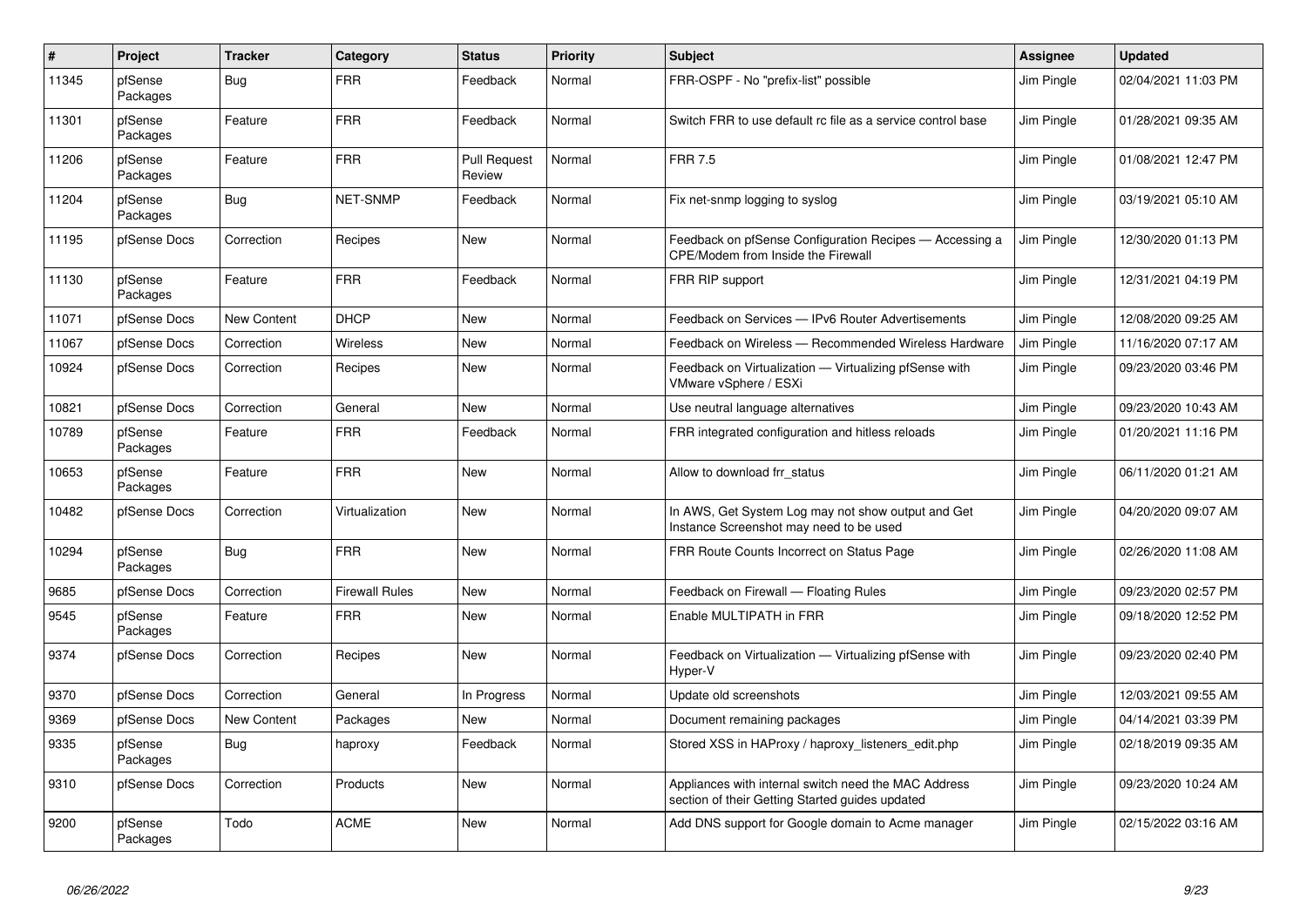| #     | Project             | <b>Tracker</b> | Category                     | <b>Status</b>                 | <b>Priority</b> | <b>Subject</b>                                                                                          | <b>Assignee</b>      | Updated             |
|-------|---------------------|----------------|------------------------------|-------------------------------|-----------------|---------------------------------------------------------------------------------------------------------|----------------------|---------------------|
| 8852  | pfSense Docs        | Correction     | <b>DHCP</b>                  | New                           | Normal          | [feedback form] Unclear about "Client Identifier" in a static<br>mapping                                | Jim Pingle           | 09/23/2020 02:30 PM |
| 8516  | pfSense<br>Packages | <b>Bug</b>     | FreeRADIUS                   | <b>New</b>                    | Normal          | FreeRADIUS requires settings re-saved after pfSense<br>upgrade                                          | Jim Pingle           | 12/31/2021 05:58 PM |
| 8380  | pfSense             | Bug            | OpenVPN                      | <b>New</b>                    | Normal          | OpenVPN RADIUS password length is not constant                                                          | Jim Pingle           | 07/17/2020 11:46 AM |
| 8315  | pfSense<br>Packages | Bug            | Mail report                  | Feedback                      | Normal          | Mail Report mail report send() behavior different than<br>notify_via_smtp()                             | Jim Pingle           | 09/24/2019 10:12 AM |
| 7248  | pfSense             | Feature        | <b>IPsec</b>                 | New                           | Normal          | Web UI for IPSec settings should warn about poor security<br>choices                                    | Jim Pingle           | 10/31/2019 12:15 PM |
| 6624  | pfSense             | <b>Bug</b>     | <b>IPsec</b>                 | Confirmed                     | Normal          | changes in IPsec config should down the connection                                                      | Jim Pingle           | 08/02/2021 12:08 PM |
| 6569  | pfSense             | Feature        | <b>NTPD</b>                  | New                           | Normal          | Support Rockwell ZODIAC binary protocol (Jupiter receiver)<br>for high precision                        | Jim Pingle           | 07/18/2016 11:45 AM |
| 1979  | pfSense             | Feature        | Aliases / Tables             | <b>New</b>                    | Normal          | Add some default read-only system aliases                                                               | Jim Pingle           | 08/21/2019 11:01 AM |
| 13258 | pfSense             | <b>Bug</b>     | Console Menu                 | <b>Pull Request</b><br>Review | Low             | secret menu option 100                                                                                  | Jim Pingle           | 06/12/2022 01:44 PM |
| 11471 | pfSense Docs        | Todo           | Development                  | <b>New</b>                    | Low             | Feedback on Development - Developing Packages                                                           | Jim Pingle           | 02/19/2021 02:52 PM |
| 9608  | pfSense Docs        | Correction     | Recipes                      | <b>New</b>                    | Low             | Feedback on Virtualization - Virtualizing pfSense with<br>Hyper-V                                       | Jim Pingle           | 03/06/2021 04:29 PM |
| 9454  | pfSense Docs        | Correction     | Interfaces                   | New                           | Low             | Feedback on IDS / IPS - Snort Suppression Lists                                                         | Jim Pingle           | 09/23/2020 02:44 PM |
| 84    | pfSense             | Feature        | Web Interface                | New                           | Low             | <b>Nightly Filter Summary E-Mail</b>                                                                    | Jim Pingle           | 04/03/2010 06:22 PM |
| 13272 | pfSense             | Bug            | <b>Captive Portal</b>        | <b>Pull Request</b><br>Review | Very Low        | Voucher CSV output has leading space before voucher code                                                | Jim Pingle           | 06/13/2022 10:27 AM |
| 13250 | pfSense             | Todo           | DHCP (IPv4)                  | New                           | Very Low        | Clean up DHCP Server option language                                                                    | Jim Pingle           | 06/06/2022 07:32 AM |
| 12863 | pfSense             | Feature        | Authentication               | New                           | Very Low        | dynamically tune sha512crypt rounds                                                                     | Jim Pingle           | 03/19/2022 12:53 PM |
| 11145 | pfSense Docs        | Correction     | Virtualization               | New                           | Very Low        | Feedback on pfSense Configuration Recipes — Virtualizing<br>pfSense with Hyper-V                        | Jim Pingle           | 03/06/2021 04:14 PM |
| 9889  | pfSense             | <b>Bug</b>     | Certificates                 | <b>New</b>                    | Very Low        | CRL check for Intermediate CA CRLs fails                                                                | Jim Pingle           | 11/08/2019 11:03 AM |
| 9141  | pfSense<br>Packages | Feature        | <b>FRR</b>                   | <b>New</b>                    | Very Low        | FRR xmlrpc                                                                                              | Jim Pingle           | 11/26/2018 07:49 AM |
| 10429 | pfSense<br>Packages | Bug            | <b>Status Traffic Totals</b> | <b>New</b>                    | Normal          | Status Traffic Total broken 2.4.5                                                                       | <b>Jared Dillard</b> | 02/27/2021 07:55 PM |
| 9537  | pfSense<br>Packages | <b>Bug</b>     | <b>Status Traffic Totals</b> | New                           | Normal          | One month offset in displayed data between time changes                                                 | <b>Jared Dillard</b> | 05/01/2020 08:27 AM |
| 8349  | pfSense             | Feature        | <b>Traffic Graphs</b>        | New                           | Normal          | Show the actual numerical information (upload/download<br>speeds) in the traffic graph dashboard widget | <b>Jared Dillard</b> | 02/28/2018 09:42 AM |
| 8274  | pfSense             | Feature        | <b>Traffic Graphs</b>        | <b>New</b>                    | Normal          | Reverse Inverse Traffic Graph View                                                                      | <b>Jared Dillard</b> | 08/14/2019 10:31 AM |
| 7400  | pfSense             | <b>Bug</b>     | <b>Traffic Graphs</b>        | Assigned                      | Normal          | Traffic Graphs show bad data on 2.3.3 1                                                                 | <b>Jared Dillard</b> | 12/31/2021 05:47 PM |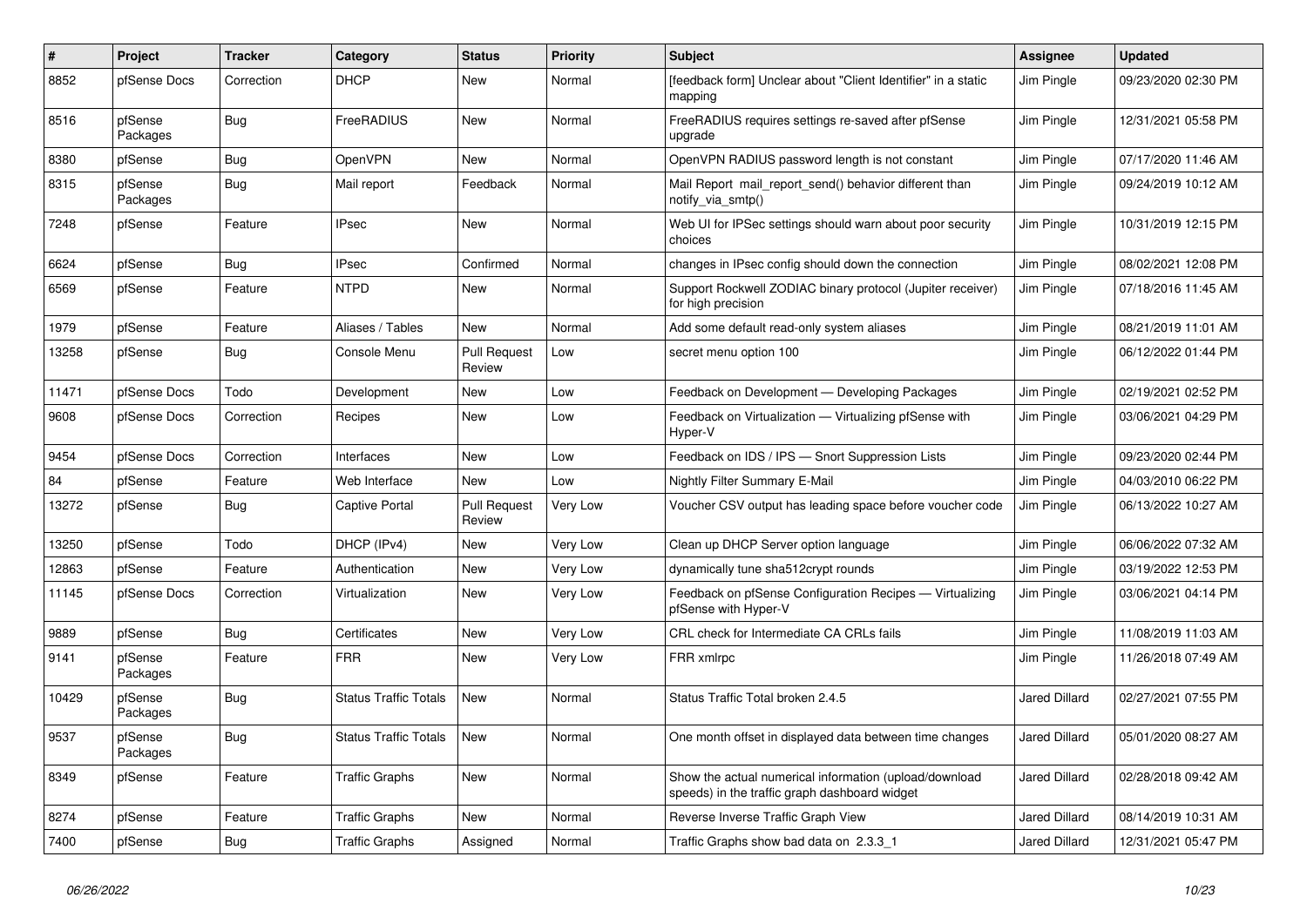| #     | Project             | <b>Tracker</b> | Category                            | <b>Status</b>                 | <b>Priority</b> | <b>Subject</b>                                                                                                        | Assignee               | <b>Updated</b>      |
|-------|---------------------|----------------|-------------------------------------|-------------------------------|-----------------|-----------------------------------------------------------------------------------------------------------------------|------------------------|---------------------|
| 7398  | pfSense             | Feature        | <b>Traffic Graphs</b>               | Assigned                      | Normal          | Show average value of bandwidth in/out on Dashboard trafic<br>graph                                                   | <b>Jared Dillard</b>   | 08/21/2019 08:56 AM |
| 7267  | pfSense<br>Packages | <b>Bug</b>     | <b>Status Traffic Totals</b>        | <b>New</b>                    | Normal          | Status Traffic Totals - Stacked Bar - Scale not high enough                                                           | <b>Jared Dillard</b>   | 11/18/2020 07:38 AM |
| 5367  | pfSense             | <b>Bug</b>     | Web Interface                       | <b>New</b>                    | Normal          | Safari repeatedly tries to reload dashboard                                                                           | Jared Dillard          | 08/22/2016 11:08 AM |
| 1675  | pfSense             | <b>Bug</b>     | <b>Captive Portal</b>               | <b>New</b>                    | Normal          | Captive portal logout problems with pop-up blockers.                                                                  | Jared Dillard          | 03/28/2016 01:37 PM |
| 10892 | pfSense             | <b>Bug</b>     | Rules / NAT                         | New                           | Low             | Large number of VLAN/LANs make floating rules are to read                                                             | <b>Jared Dillard</b>   | 02/01/2021 03:29 PM |
| 7387  | pfSense             | <b>Bug</b>     | Dashboard                           | New                           | Low             | New Traffic Graph in dashboard resets inverted view to<br>normal view                                                 | <b>Jared Dillard</b>   | 12/11/2021 08:14 PM |
| 6752  | pfSense<br>Packages | Todo           | <b>Status Traffic Totals</b>        | <b>New</b>                    | Low             | Traffic Totals Data Summary Graph                                                                                     | Jared Dillard          | 11/08/2017 08:58 AM |
| 6697  | pfSense             | Todo           | Web Interface                       | <b>New</b>                    | Low             | White squares around the numeric values in the Status /<br>Queues page                                                | Jared Dillard          | 08/15/2016 03:19 AM |
| 6696  | pfSense             | Bug            | <b>Traffic Shaper</b><br>(ALTQ)     | New                           | Low             | Add configure link to Status > Queues error message if traffic<br>shaping not configured                              | Jared Dillard          | 08/21/2019 08:55 AM |
| 6026  | pfSense             | <b>Bug</b>     | Rules / NAT                         | New                           | Low             | webinterface, firewall rules, wrapping of columns or visible<br>(horizontal)scrollbar needed when contents doesnt fit | Jared Dillard          | 08/20/2019 03:40 PM |
| 5480  | pfSense             | Todo           | Web Interface                       | <b>New</b>                    | Low             | inconsistent display of default values in fields                                                                      | <b>Jared Dillard</b>   | 03/01/2016 04:59 PM |
| 6727  | pfSense             | Todo           | Web Interface                       | New                           | Very Low        | Missing file apple-touch-icon-precomposed.png?                                                                        | <b>Jared Dillard</b>   | 08/18/2016 02:10 PM |
| 6993  | pfSense             | <b>Bug</b>     | OpenVPN                             | <b>New</b>                    | Normal          | OpenVPN status error during CARP state transition                                                                     | James Webb             | 12/31/2021 05:44 PM |
| 13284 | pfSense<br>Packages | Feature        | FreeRADIUS                          | <b>New</b>                    | Normal          | Option to define "Issuer" in OPT configuration.                                                                       | Jakob<br>Nordgarden    | 06/19/2022 12:10 PM |
| 8072  | pfSense             | <b>Bug</b>     | <b>Traffic Shaper</b><br>(Limiters) | <b>New</b>                    | Normal          | Limiter / Queue mask issues?                                                                                          | Ivor Kreso             | 11/08/2017 07:56 PM |
| 13214 | pfSense<br>Packages | <b>Bug</b>     | node exporter                       | <b>Pull Request</b><br>Review | Normal-package  | AttributeError: 'NoneType' object has no attribute 'text'                                                             | lan Grindley           | 05/25/2022 08:20 AM |
| 6167  | pfSense             | <b>Bug</b>     | <b>IPsec</b>                        | Confirmed                     | Normal          | IPsec IPComp not working                                                                                              | George<br>Neville-Neil | 09/22/2020 06:07 PM |
| 6873  | pfSense             | <b>Bug</b>     | DHCP (IPv6)                         | <b>New</b>                    | Low             | radvd - Too many addresses in RDNSS section when<br>previously using DHCPv6                                           | Dominic<br>McKeown     | 06/06/2018 10:45 AM |
| 8309  | pfSense             | Feature        | Hardware / Drivers                  | <b>New</b>                    | Normal          | Include apuled driver to add support for LEDs on PC Engines<br><b>APU</b> boards                                      | Darryn Storm           | 08/20/2019 08:47 AM |
| 13183 | pfSense Plus        | Regression     | Dashboard                           | Feedback                      | High            | ZFS module is loaded on systems without ZFS                                                                           | Christian<br>McDonald  | 05/23/2022 10:11 AM |
| 12608 | pfSense<br>Packages | <b>Bug</b>     | WireGuard                           | New                           | High            | WireGuard tunnels monitored by dpinger causing system to<br>stop routing completely in certain situations             | Christian<br>McDonald  | 12/16/2021 03:14 PM |
| 13205 | pfSense Docs        | New Content    | Backup / Restore                    | Feedback                      | Normal          | ZFS Boot Environment documentation                                                                                    | Christian<br>McDonald  | 05/31/2022 10:55 AM |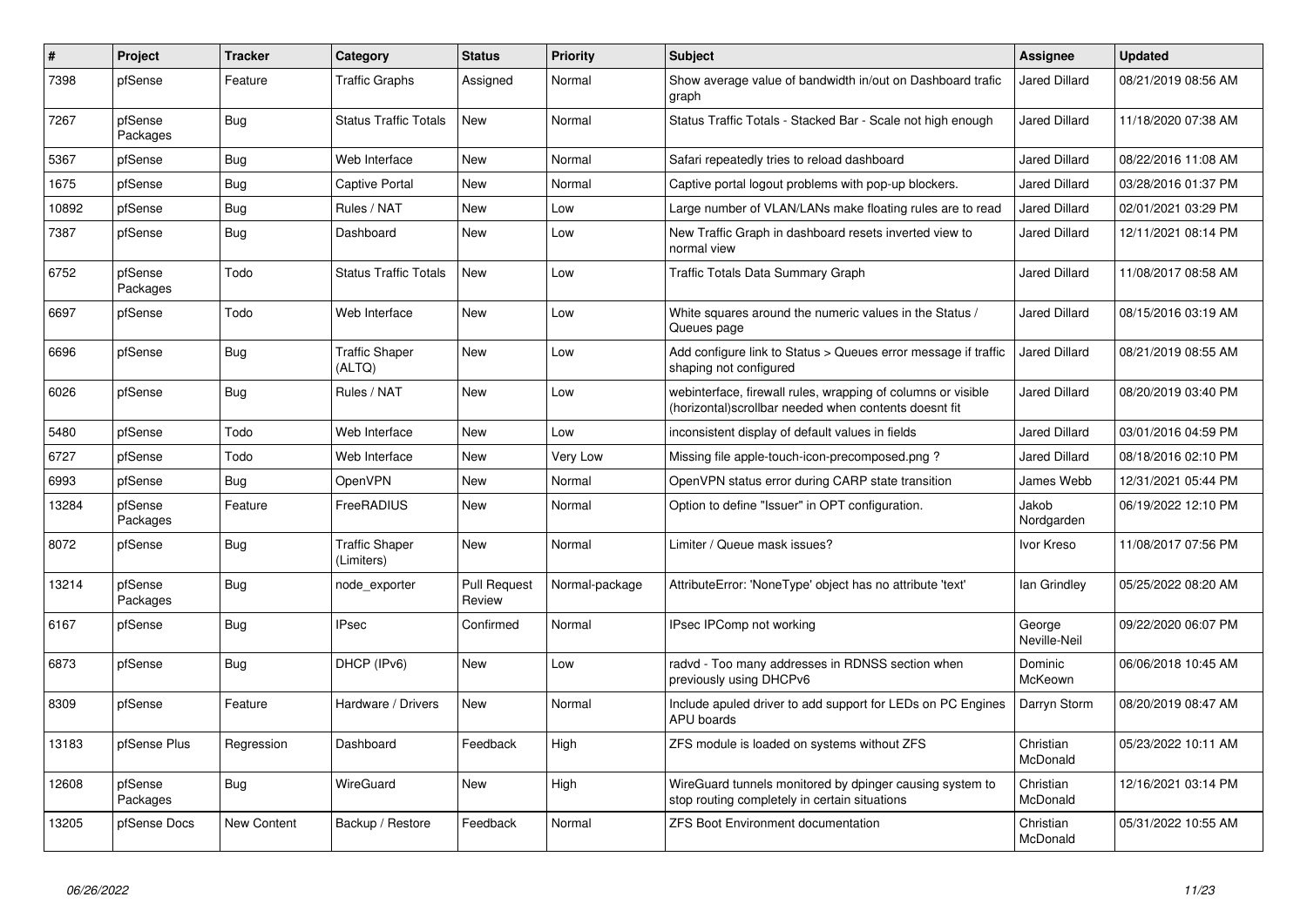| $\vert$ # | Project             | <b>Tracker</b> | Category                                 | <b>Status</b>                 | <b>Priority</b> | <b>Subject</b>                                                                                                                          | <b>Assignee</b>                       | <b>Updated</b>      |
|-----------|---------------------|----------------|------------------------------------------|-------------------------------|-----------------|-----------------------------------------------------------------------------------------------------------------------------------------|---------------------------------------|---------------------|
| 13115     | pfSense<br>Packages | <b>Bug</b>     | WireGuard                                | Feedback                      | Normal          | WireGuard panic due to KBI changes in<br>'udp tun func t()'                                                                             | Christian<br>McDonald                 | 05/15/2022 10:47 AM |
| 12924     | pfSense<br>Packages | <b>Bug</b>     | WireGuard                                | <b>New</b>                    | Normal          | DNS Resolver WireGuard ACL Inconsistency                                                                                                | Christian<br>McDonald                 | 04/10/2022 10:36 AM |
| 12760     | pfSense<br>Packages | <b>Bug</b>     | WireGuard                                | <b>New</b>                    | Normal          | Link-local addresses disallowed on Wireguard interfaces                                                                                 | Christian<br>McDonald                 | 02/07/2022 03:50 AM |
| 12756     | pfSense Docs        | Todo           | WireGuard                                | New                           | Normal          | Feedback on pfSense Configuration Recipes - WireGuard<br>Remote Access VPN Configuration Example                                        | Christian<br>McDonald                 | 05/31/2022 11:42 AM |
| 12715     | pfSense             | <b>Bug</b>     | Authentication                           | New                           | Normal          | Long system startup time when LDAP is configured and<br>unavailable during startup.                                                     | Christian<br>McDonald                 | 01/24/2022 05:50 AM |
| 12526     | pfSense<br>Packages | Feature        | WireGuard                                | <b>New</b>                    | Normal          | WireGuard Widget                                                                                                                        | Christian<br>McDonald                 | 11/17/2021 07:15 AM |
| 12525     | pfSense<br>Packages | Feature        | WireGuard                                | <b>New</b>                    | Normal          | WireGuard Tunnel restore configuration                                                                                                  | Christian<br>McDonald                 | 11/17/2021 07:15 AM |
| 12513     | pfSense<br>Packages | Feature        | WireGuard                                | New                           | Normal          | WireGuard Utilization Status (Beyond Active Connection)                                                                                 | Christian<br>McDonald                 | 12/22/2021 08:40 PM |
| 6651      | pfSense<br>Packages | Feature        | <b>FRR</b>                               | Feedback                      | Normal          | Loopback interfaces                                                                                                                     | Christian<br>McDonald                 | 12/25/2021 02:42 PM |
| 13093     | pfSense             | Bug            | Authentication                           | In Progress                   | Normal          | LDAP authentication fails with extended query and RFC2307<br>group lookups enabled                                                      | Chris Linstruth                       | 05/31/2022 07:20 AM |
| 12782     | pfSense             | Todo           | Build / Release                          | <b>New</b>                    | Normal          | Disable compatibility flag                                                                                                              | <b>Brad Davis</b>                     | 05/17/2022 02:33 PM |
| 12979     | pfSense<br>Packages | Bug            | Snort                                    | <b>Pull Request</b><br>Review | High            | Snort Rules Update Process Using Deprecated FreeBSD<br>Subdirectory Name                                                                | <b>Bill Meeks</b>                     | 03/24/2022 09:02 AM |
| 13096     | pfSense<br>Packages | Feature        | Snort                                    | Feedback                      | Normal          | Improve robustness of Snort Rules Update Log size limitation<br>logic                                                                   | <b>Bill Meeks</b>                     | 04/25/2022 12:22 PM |
| 13095     | pfSense<br>Packages | <b>Bug</b>     | Snort                                    | Feedback                      | Normal          | Snort VRT change in Shared Object Rules path name results<br>in failure to extract and update Snort Shared Object Rules<br>when enabled | <b>Bill Meeks</b>                     | 04/25/2022 12:22 PM |
| 10199     | pfSense             | Todo           | Translations                             | <b>New</b>                    | Very Low        | Improve Spanish translation interface                                                                                                   | Aluisco Miguel<br>Ricardo<br>Mastrapa | 01/22/2020 09:22 AM |
| 12573     | pfSense<br>Packages | Feature        | New Package<br>Request                   | <b>New</b>                    | Normal          | Dashboard widget with external connection map                                                                                           | aleksei<br>prokofiev                  | 12/07/2021 07:38 AM |
| 11780     | pfSense<br>Packages | Bug            | Suricata                                 | <b>New</b>                    | Very High       | Suricata package fails to prune suricata.log                                                                                            |                                       | 08/06/2021 07:18 AM |
| 9295      | pfSense             | <b>Bug</b>     | PPPoE Server                             | New                           | Very High       | IPv6 PD does not work with PPPOE (Server & Client)                                                                                      |                                       | 05/15/2022 10:53 AM |
| 8831      | pfSense             | <b>Bug</b>     | IPv6 Router<br>Advertisements<br>(RADVD) | New                           | Very High       | Radvd causes latency spikes                                                                                                             |                                       | 04/19/2021 04:51 AM |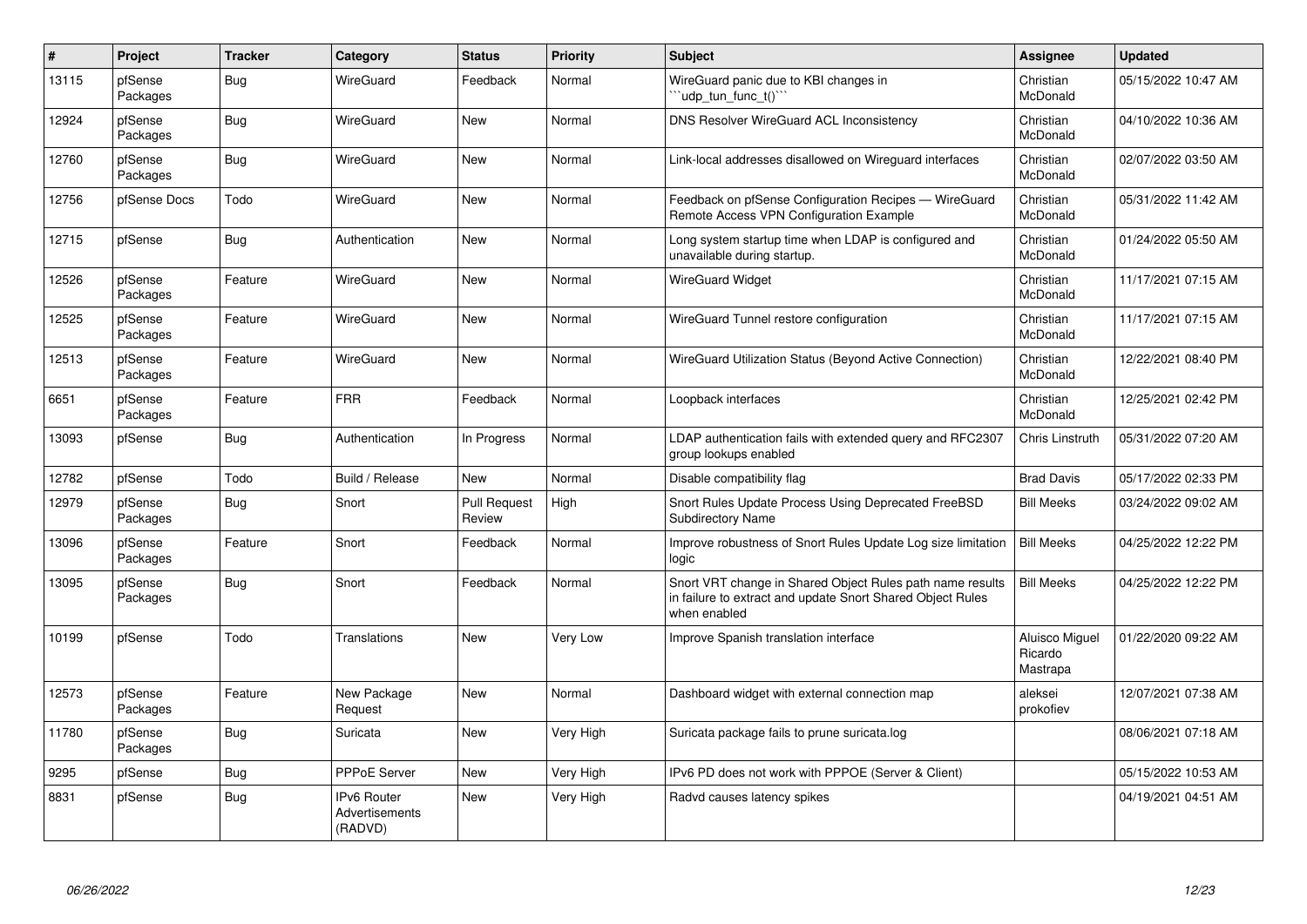| $\vert$ # | Project             | <b>Tracker</b> | Category              | <b>Status</b> | <b>Priority</b> | <b>Subject</b>                                                                       | Assignee | <b>Updated</b>      |
|-----------|---------------------|----------------|-----------------------|---------------|-----------------|--------------------------------------------------------------------------------------|----------|---------------------|
| 13227     | pfSense             | Feature        | <b>IPsec</b>          | <b>New</b>    | High            | Enable IPSec Virtual IP Pool assignment by Radius for Mobile<br>Users - SIMPLE FIX   |          | 05/27/2022 10:15 AM |
| 13180     | pfSense<br>Packages | <b>Bug</b>     | pfBlockerNG           | New           | High            | High CPU Utilization with pfb filter Usince PfBlockerNG<br>update to devel 3.1.0 4   |          | 06/14/2022 08:00 AM |
| 13179     | pfSense<br>Packages | Feature        | pfBlockerNG           | <b>New</b>    | High            | Search based on CIDR                                                                 |          | 05/17/2022 09:45 AM |
| 12932     | pfSense<br>Packages | Feature        | pfBlockerNG           | <b>New</b>    | High            | pfblockerng per user whitelist                                                       |          | 03/11/2022 11:08 AM |
| 12853     | pfSense             | Bug            | <b>NAT Reflection</b> | Feedback      | High            | Network Address Translation - Pure NAT pfsense freeze after<br>reboot                |          | 02/22/2022 08:40 AM |
| 12746     | pfSense             | Feature        | Interfaces            | New           | High            | <b>IPoE</b> feature for WAN interface                                                |          | 02/01/2022 01:42 AM |
| 12732     | pfSense<br>Packages | Bug            | squidguard            | New           | High            | Squid https filtering squidguard acl target list - erratic<br>behaviour              |          | 01/26/2022 09:11 AM |
| 12632     | pfSense             | <b>Bug</b>     | Gateways              | <b>New</b>    | High            | Assigning a /30 WAN IP address at the console does not<br>save the gateway correctly |          | 05/17/2022 02:28 PM |
| 12607     | pfSense Plus        | <b>Bug</b>     | Hardware / Drivers    | <b>New</b>    | High            | Instability with Snort Inline with AWS Instances                                     |          | 01/10/2022 09:03 PM |
| 12520     | pfSense<br>Packages | Feature        | Squid                 | New           | High            | [Squid] - Allow or Deny Mappings from IP/Host/GeoIP<br>sources                       |          | 11/12/2021 02:13 PM |
| 11992     | pfSense             | <b>Bug</b>     | Virtual IP Addresses  | Confirmed     | High            | GRE Tunnel - Does not work with a virtual IP as endpoint                             |          | 06/04/2021 01:16 AM |
| 11936     | pfSense<br>Packages | Bug            | <b>FRR</b>            | Incomplete    | High            | FRR does not connect BGP when using password                                         |          | 05/19/2021 08:12 AM |
| 11572     | pfSense<br>Packages | Bug            | pfBlockerNG           | <b>New</b>    | High            | Auto created firewall rules have IPv4 as protocol only - even<br>for IPv6 lists.     |          | 06/25/2022 10:59 AM |
| 11563     | pfSense<br>Packages | <b>Bug</b>     | <b>BIND</b>           | <b>New</b>    | High            | BIND GUI writes TXT records > 255 characters                                         |          | 02/27/2021 07:11 AM |
| 11534     | pfSense<br>Packages | Regression     | FreeRADIUS            | <b>New</b>    | High            | FreeRADIUS EAP anonymous connection forbidden<br>out-of-tunnel                       |          | 07/14/2021 02:32 AM |
| 11158     | pfSense<br>Packages | Bug            | <b>FRR</b>            | <b>New</b>    | High            | <b>FRR Prefix Lists</b>                                                              |          | 12/30/2020 04:55 PM |
| 10760     | pfSense<br>Packages | <b>Bug</b>     | <b>BIND</b>           | <b>New</b>    | High            | pfSense BIND 9.14.12 server terminates due to assertion<br>failure                   |          | 07/11/2020 04:53 PM |
| 10252     | pfSense<br>Packages | Bug            | pfBlockerNG           | <b>New</b>    | High            | pfblockerng-devel                                                                    |          | 02/11/2020 05:18 PM |
| 9724      | pfSense<br>Packages | <b>Bug</b>     | pfBlockerNG           | <b>New</b>    | High            | pfblockerng-firewall-filter-service-will-not-start                                   |          | 09/05/2019 06:32 AM |
| 9136      | pfSense             | <b>Bug</b>     | DHCP (IPv6)           | <b>New</b>    | High            | IPv6 Tracking Interfaces Lose IPv6 Address in Certain Cases                          |          | 04/21/2022 12:39 PM |
| 9046      | pfSense<br>Packages | Feature        | Telegraf              | <b>New</b>    | High            | telegraf feature request                                                             |          | 02/18/2019 03:38 PM |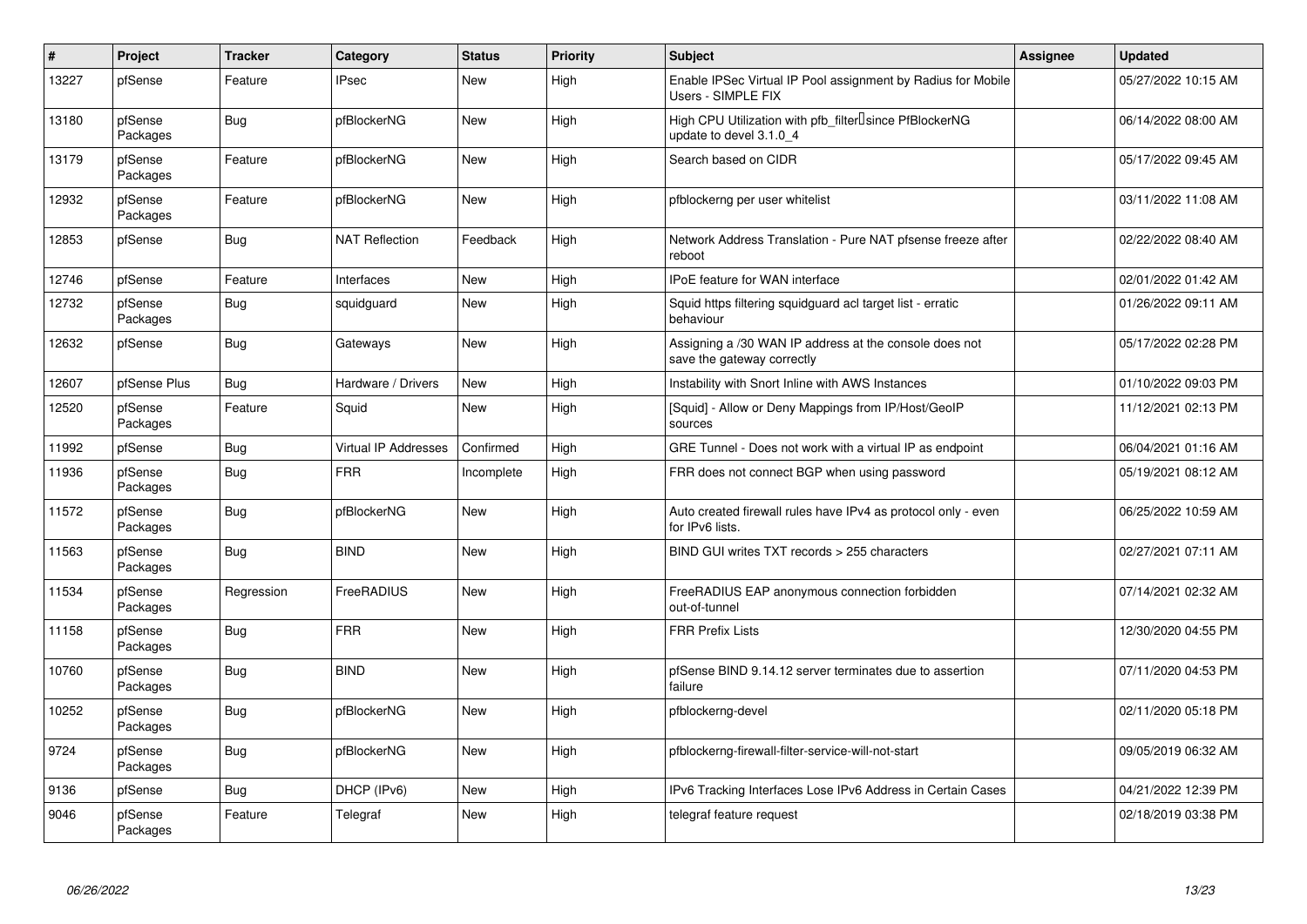| #     | Project             | <b>Tracker</b> | Category                 | <b>Status</b>                 | <b>Priority</b> | <b>Subject</b>                                                                                                                                                                | Assignee | <b>Updated</b>      |
|-------|---------------------|----------------|--------------------------|-------------------------------|-----------------|-------------------------------------------------------------------------------------------------------------------------------------------------------------------------------|----------|---------------------|
| 8513  | pfSense<br>Packages | <b>Bug</b>     | FreeRADIUS               | New                           | High            | Freeradius 3.x Idap problem                                                                                                                                                   |          | 02/18/2019 05:22 PM |
| 8438  | pfSense<br>Packages | <b>Bug</b>     | haproxy                  | New                           | High            | haproxy: can't use ACL for cert with http-response actions                                                                                                                    |          | 05/24/2018 01:12 PM |
| 8158  | pfSense             | <b>Bug</b>     | Interfaces               | New                           | High            | IPv6 Track Interface issue with more than one WAN-Gateway<br>and a number of internal interfaces at least track interface<br>from one interface does not work on regular base |          | 12/03/2017 09:00 AM |
| 8089  | pfSense             | <b>Bug</b>     | Interfaces               | <b>New</b>                    | High            | VLAN page breaks after config restore to new hardware.                                                                                                                        |          | 11/21/2017 01:38 PM |
| 8050  | pfSense             | <b>Bug</b>     | Interfaces               | New                           | High            | Enabling bridge while interfaces have link freezes console                                                                                                                    |          | 11/03/2017 04:38 PM |
| 7730  | pfSense             | Bug            | Interfaces               | New                           | High            | 2.3.4 1 greX: loop detected when hit save on filter rules or<br>interfaces                                                                                                    |          | 07/27/2017 08:16 AM |
| 7521  | pfSense             | Feature        | Package System           | <b>New</b>                    | High            | Package Updates via Mirror                                                                                                                                                    |          | 05/04/2017 08:21 PM |
| 7388  | pfSense<br>Packages | <b>Bug</b>     | Suricata                 | New                           | High            | Suricata does not property recognize MTU for PPPOE<br>interfaces                                                                                                              |          | 03/15/2017 05:17 AM |
| 6988  | pfSense<br>Packages | <b>Bug</b>     | Snort                    | New                           | High            | SNORT Package PHP memory error                                                                                                                                                |          | 06/28/2018 10:00 PM |
| 5413  | pfSense             | <b>Bug</b>     | <b>DNS Resolver</b>      | Confirmed                     | High            | Incorrect Handling of Unbound Resolver [service restarts,<br>cache loss, DNS service interruption]                                                                            |          | 06/19/2022 11:11 PM |
| 5355  | pfSense             | <b>Bug</b>     | <b>IPsec</b>             | <b>New</b>                    | High            | on Dynamic WAN IP (DHCP Client) it takes 10 minutes before<br>Phase1 reconnects                                                                                               |          | 07/08/2016 10:29 PM |
| 4845  | pfSense             | Bug            | CARP                     | Confirmed                     | High            | CARP preemption doesn't switch to backup where<br>connectivity between systems is lost but not NIC link                                                                       |          | 07/28/2015 07:55 AM |
| 13302 | pfSense Docs        | New Content    | Virtualization           | <b>New</b>                    | Normal          | Feature - recipe for pfSense with two NICs in Azure                                                                                                                           |          | 06/25/2022 12:33 PM |
| 13301 | pfSense             | <b>Bug</b>     | <b>IPsec</b>             | <b>Pull Request</b><br>Review | Normal          | Bug #13239 = $(?)$ = #12645 appease not fixed - ipv6 based<br>ipsec vpn tunnel bug found with fqdn remote host                                                                |          | 06/25/2022 05:41 AM |
| 13297 | pfSense             | Feature        | Routing                  | New                           | Normal          | Support for Gateway Groups as Static Route destinations                                                                                                                       |          | 06/24/2022 07:41 AM |
| 13296 | pfSense             | Feature        | DHCP (IPv6)              | New                           | Normal          | Add support for DHCP6 OPTION_PD_EXCLUDE (RFC 6603)                                                                                                                            |          | 06/24/2022 10:10 PM |
| 13295 | pfSense             | <b>Bug</b>     | Gateway Monitoring       | <b>Pull Request</b><br>Review | Normal          | Incorrect function parameters for "get_dpinger_status()" call<br>in "gwlb.inc"                                                                                                |          | 06/24/2022 07:25 AM |
| 13293 | pfSense             | Feature        | OpenVPN                  | New                           | Normal          | Option to set auth-gen-token in OpenVPN GUI                                                                                                                                   |          | 06/21/2022 02:35 PM |
| 13292 | pfSense<br>Packages | Feature        | <b>ACME</b>              | New                           | Normal          | Separator                                                                                                                                                                     |          | 06/21/2022 12:06 PM |
| 13290 | pfSense             | Regression     | <b>Captive Portal</b>    | Feedback                      | Normal          | My PfSense version 2.7 is returning the error "dummynet bad<br>switch 21" every time I activate my Captive Portals (7).                                                       |          | 06/20/2022 06:01 PM |
| 13288 | pfSense             | <b>Bug</b>     | Configuration<br>Backend | New                           | Normal          | Encode FreeRADIUS Custom Options                                                                                                                                              |          | 06/20/2022 10:36 AM |
| 13287 | pfSense             | Feature        | Configuration<br>Backend | New                           | Normal          | Encode OpenVPN Custom Options                                                                                                                                                 |          | 06/20/2022 10:33 AM |
| 13280 | pfSense             | <b>Bug</b>     | Unknown                  | New                           | Normal          | Entries duplicated in /boot/loader.conf                                                                                                                                       |          | 06/19/2022 11:11 AM |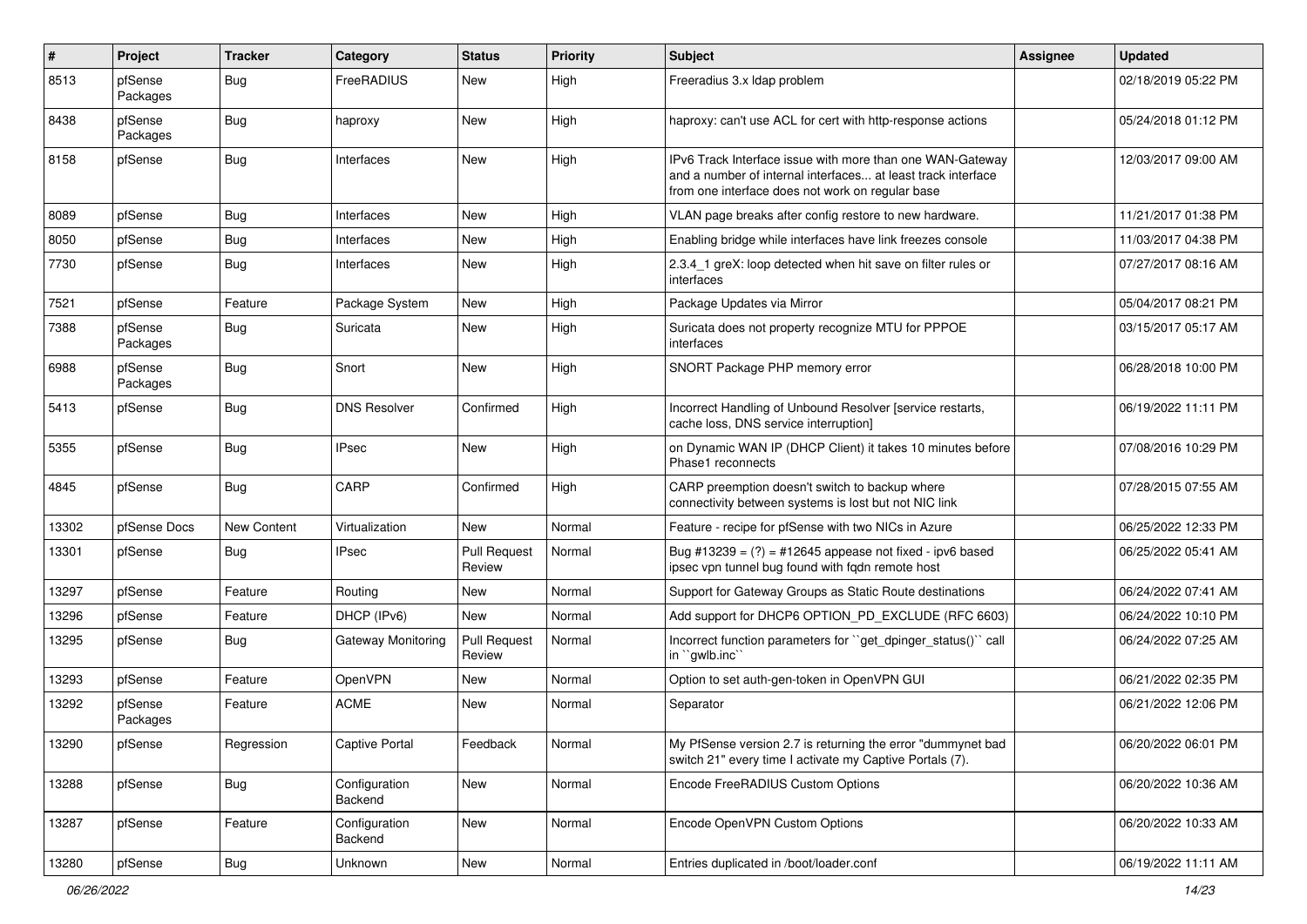| $\vert$ # | Project             | <b>Tracker</b> | Category            | <b>Status</b>    | <b>Priority</b> | <b>Subject</b>                                                                                  | <b>Assignee</b> | <b>Updated</b>      |
|-----------|---------------------|----------------|---------------------|------------------|-----------------|-------------------------------------------------------------------------------------------------|-----------------|---------------------|
| 13279     | pfSense             | Bug            | Interfaces          | <b>New</b>       | Normal          | DHCP config override affects Gateway installation.                                              |                 | 06/17/2022 07:25 AM |
| 13277     | pfSense             | <b>Bug</b>     | <b>IGMP Proxy</b>   | New              | Normal          | IGMP Proxy webConfigurator Page Always Produces Error                                           |                 | 06/16/2022 07:50 PM |
| 13276     | pfSense             | Bug            | <b>IGMP Proxy</b>   | New              | Normal          | IGMP Proxy Error Message for Logging Links to System Log<br>Instead of Routing Log              |                 | 06/16/2022 07:48 PM |
| 13273     | pfSense             | <b>Bug</b>     | DHCP (IPv4)         | New              | Normal          | dhclient can use conflicting recorded leases                                                    |                 | 06/14/2022 11:07 AM |
| 13268     | pfSense             | Todo           | Console Menu        | Ready To<br>Test | Normal          | columns don't align nicely in console with medium-long<br>interface names                       |                 | 06/12/2022 10:32 PM |
| 13267     | pfSense             | <b>Bug</b>     | OpenVPN             | <b>New</b>       | Normal          | dpinger continues to run on OpenVPN gateway after<br>OpenVPN service is stopped.                |                 | 06/12/2022 02:49 PM |
| 13264     | pfSense             | Feature        | <b>IPsec</b>        | <b>New</b>       | Normal          | IPSec Phase2 select multiple PFS key groups                                                     |                 | 06/10/2022 04:29 PM |
| 13261     | pfSense<br>Packages | Bug            | sudo                | Feedback         | Normal          | Input validation rejects empty "sudo" command list, but GUI<br>text says it can be empty        |                 | 06/24/2022 02:50 PM |
| 13260     | pfSense             | Feature        | Authentication      | New              | Normal          | Add support for OpenVPN static-challenge                                                        |                 | 06/09/2022 02:04 PM |
| 13256     | pfSense             | Feature        | DHCP (IPv4)         | New              | Normal          | Better handling of duplicate IPs in static DHCP assignments                                     |                 | 06/11/2022 04:51 PM |
| 13254     | pfSense             | <b>Bug</b>     | <b>DNS Resolver</b> | New              | Normal          | DNS resolver does not update "unbound.conf" file during link<br>down events                     |                 | 06/08/2022 07:55 AM |
| 13253     | pfSense             | Bug            | DHCP (IPv6)         | New              | Normal          | 'dhcp6c' is not restarted when applying settings when<br>multiple WANs are configured for DHCP6 |                 | 06/06/2022 02:58 PM |
| 13252     | pfSense             | Bug            | Upgrade             | New              | Normal          | reduce frequency of php-fpm socket connection attempts from<br>check reload status              |                 | 06/12/2022 11:11 AM |
| 13249     | pfSense             | <b>Bug</b>     | Console Menu        | New              | Normal          | Running playback comands multiple times results in PHP<br>error                                 |                 | 06/06/2022 07:02 AM |
| 13248     | pfSense             | Regression     | DHCP (IPv6)         | New              | Normal          | IPv6 Router Advertisements runs when config.xml does not<br>contain an entry for the interface  |                 | 06/05/2022 07:44 PM |
| 13246     | pfSense<br>Packages | Feature        | iperf               | New              | Normal          | iperf3 service controls do not work                                                             |                 | 06/05/2022 06:51 PM |
| 13244     | pfSense             | Feature        | Web Interface       | New              | Normal          | Add help text under Timezone settings in the GUI                                                |                 | 06/03/2022 01:00 PM |
| 13242     | pfSense             | Feature        | Gateway Monitoring  | New              | Normal          | Enhancements to static route creation/deletion for dpinger<br>monitor IPs                       |                 | 06/03/2022 11:20 AM |
| 13240     | pfSense             | <b>Bug</b>     | Rules / NAT         | <b>New</b>       | Normal          | Dynamic NPt entry UI has a couple quirks                                                        |                 | 06/02/2022 09:32 PM |
| 13237     | pfSense             | Bug            | DHCP (IPv6)         | <b>New</b>       | Normal          | dhcp6c script cannot be executed safely                                                         |                 | 06/01/2022 11:20 AM |
| 13236     | pfSense Docs        | Todo           | Products            | New              | Normal          | Document link speed limitations with igc and ix on 6100/4100                                    |                 | 05/31/2022 05:53 PM |
| 13233     | pfSense Plus        | <b>Bug</b>     | OpenVPN             | Feedback         | Normal          | OpenVPN DCO connection fails with Auth Digest Algorithm<br>set to SHA512                        |                 | 05/31/2022 03:39 PM |
| 13224     | pfSense             | <b>Bug</b>     | Notifications       | <b>New</b>       | Normal          | Email notification flood when UPS (NUT) and WAN send<br>notifications                           |                 | 05/27/2022 01:58 AM |
| 13222     | pfSense             | Bug            | UPnP/NAT-PMP        | New              | Normal          | CARP IP does not listen for NAT-PMP packets                                                     |                 | 05/26/2022 02:28 PM |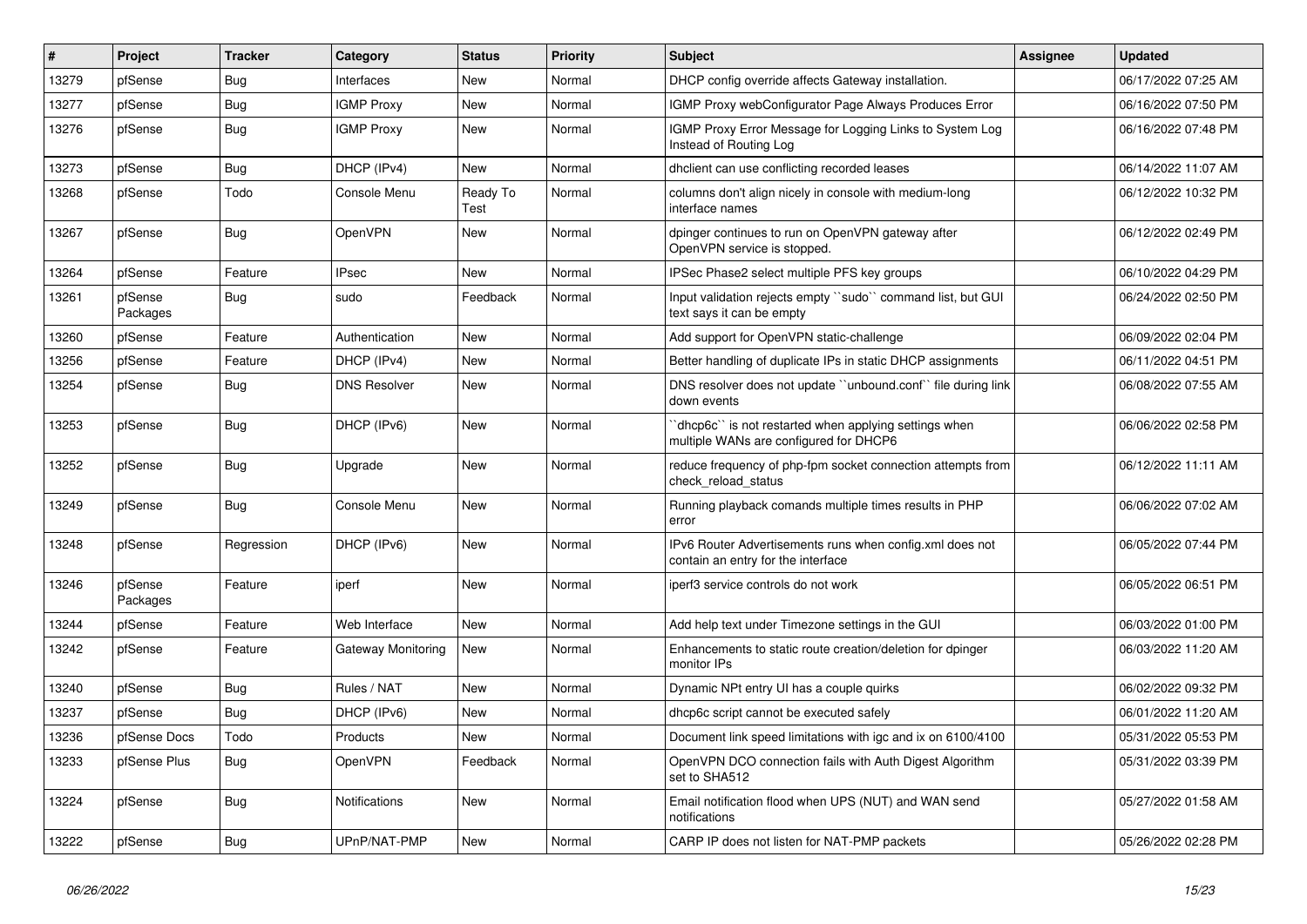| $\vert$ # | Project             | <b>Tracker</b> | Category           | <b>Status</b>                 | <b>Priority</b> | <b>Subject</b>                                                                                  | <b>Assignee</b> | <b>Updated</b>      |
|-----------|---------------------|----------------|--------------------|-------------------------------|-----------------|-------------------------------------------------------------------------------------------------|-----------------|---------------------|
| 13207     | pfSense<br>Packages | Feature        | pfBlockerNG        | <b>New</b>                    | Normal          | The feed column on the Alerts page is confusing                                                 |                 | 05/24/2022 04:56 AM |
| 13206     | pfSense Plus        | Bug            | Hardware / Drivers | <b>New</b>                    | Normal          | SG-3100 LED GPIO hangs                                                                          |                 | 06/11/2022 07:01 PM |
| 13202     | pfSense<br>Packages | <b>Bug</b>     | pfBlockerNG        | <b>New</b>                    | Normal          | Missing Protocols on IP Feed Groups Advanced<br>Inbound/Outbound Firewall Rule settings         |                 | 05/23/2022 08:58 AM |
| 13201     | pfSense<br>Packages | Feature        | pfBlockerNG        | <b>New</b>                    | Normal          | Add FireHol Security IP Feeds                                                                   |                 | 05/23/2022 06:34 AM |
| 13200     | pfSense<br>Packages | Feature        | pfBlockerNG        | New                           | Normal          | Custom DNS Servers for Alert settings                                                           |                 | 05/23/2022 06:16 AM |
| 13199     | pfSense<br>Packages | Feature        | pfBlockerNG        | <b>New</b>                    | Normal          | Feed groups should not have the first listing in the group bar                                  |                 | 05/23/2022 06:03 AM |
| 13198     | pfSense<br>Packages | Feature        | pfBlockerNG        | New                           | Normal          | Dark Theme Styling issues - Alerts White bar                                                    |                 | 05/23/2022 06:05 AM |
| 13197     | pfSense<br>Packages | Feature        | pfBlockerNG        | <b>New</b>                    | Normal          | Put a Single donation link and a proper patreon lin in the<br>pfBlocker Support Banner / Widget |                 | 05/23/2022 05:35 AM |
| 13196     | pfSense<br>Packages | Feature        | pfBlockerNG        | <b>New</b>                    | Normal          | remove NoVirusThanks feed                                                                       |                 | 05/23/2022 06:05 AM |
| 13195     | pfSense<br>Packages | Feature        | pfBlockerNG        | New                           | Normal          | Dedicated website for Feed mangement - Community Driven                                         |                 | 05/23/2022 05:22 AM |
| 13194     | pfSense<br>Packages | <b>Bug</b>     | pfBlockerNG        | <b>New</b>                    | Normal          | Remove dead Malc0de feed                                                                        |                 | 05/23/2022 05:16 AM |
| 13187     | pfSense             | Documentation  | Upgrade            | New                           | Normal          | Azure Frequently asked questions                                                                |                 | 05/20/2022 06:52 AM |
| 13167     | pfSense             | Bug            | <b>Dynamic DNS</b> | <b>New</b>                    | Normal          | phpDynDNS: DigitalOcean ddns update fails (bad request,<br>invalid character '-' in request_id) |                 | 06/16/2022 09:30 PM |
| 13165     | pfSense             | Feature        | Dashboard          | <b>Pull Request</b><br>Review | Normal          | Feat: live update for Services dashboard widget                                                 |                 | 05/15/2022 01:48 AM |
| 13160     | pfSense<br>Packages | Feature        | Status_Monitoring  | <b>Pull Request</b><br>Review | Normal          | Option to sort monitoring graph views                                                           |                 | 05/13/2022 12:06 PM |
| 13158     | pfSense             | Bug            | Web Interface      | <b>New</b>                    | Normal          | Input validation error when applying limiter changes                                            |                 | 05/14/2022 05:32 PM |
| 13156     | pfSense<br>Packages | Regression     | pfBlockerNG        | <b>New</b>                    | Normal          | pfBlockerNG IP block stats do not work                                                          |                 | 06/13/2022 08:16 PM |
| 13154     | pfSense<br>Packages | <b>Bug</b>     | pfBlockerNG        | Confirmed                     | Normal          | pfBlocker causing excessive CPU load                                                            |                 | 06/14/2022 01:14 PM |
| 13141     | pfSense<br>Packages | <b>Bug</b>     | squidguard         | <b>New</b>                    | Normal          | wrong page squidguard block                                                                     |                 | 05/09/2022 05:33 PM |
| 13138     | pfSense<br>Packages | Feature        | pfBlockerNG        | <b>New</b>                    | Normal          | DNS over HTTPS/TLS Blocking should be removed from<br>SafeSearch                                |                 | 05/07/2022 02:52 AM |
| 13137     | pfSense<br>Packages | Feature        | pfBlockerNG        | New                           | Normal          | ckuethe/doh-blocklist.txt add to DoH feeds                                                      |                 | 05/07/2022 02:39 AM |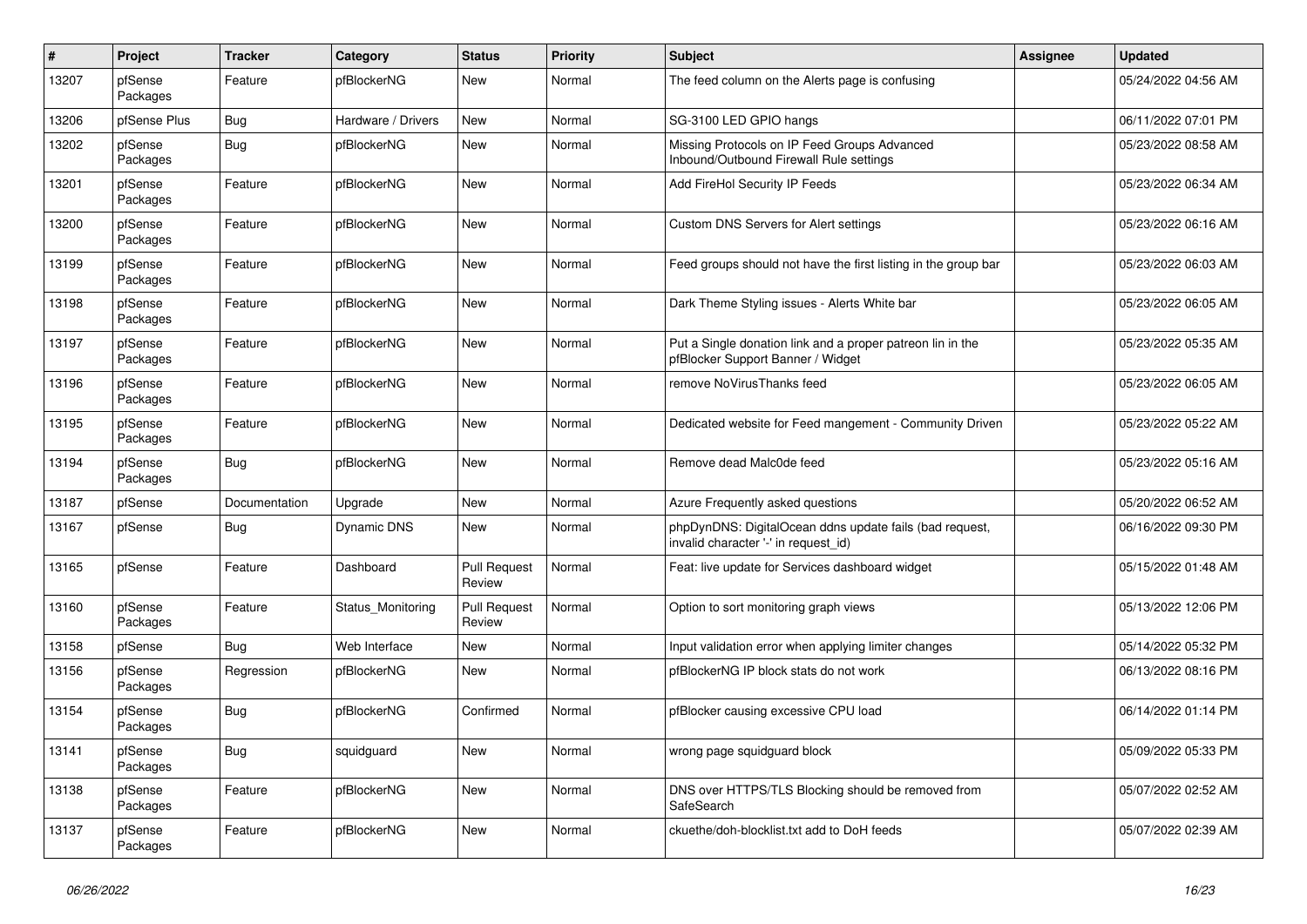| #     | Project             | <b>Tracker</b> | Category                        | <b>Status</b>                 | Priority | <b>Subject</b>                                                                                                     | Assignee | <b>Updated</b>      |
|-------|---------------------|----------------|---------------------------------|-------------------------------|----------|--------------------------------------------------------------------------------------------------------------------|----------|---------------------|
| 13136 | pfSense<br>Packages | Feature        | pfBlockerNG                     | New                           | Normal   | Add crypt0rr DNS-over-HTTPS (DOH) provider list feeds                                                              |          | 05/07/2022 02:27 AM |
| 13128 | pfSense<br>Packages | Bug            | Zabbix                          | New                           | Normal   | Zabbix Agent 6: HA Server Setup                                                                                    |          | 05/05/2022 01:55 AM |
| 13124 | pfSense             | Feature        | Web Interface                   | <b>Pull Request</b><br>Review | Normal   | Option to wait for interface selection before displaying firewall<br>rules                                         |          | 05/17/2022 02:15 PM |
| 13091 | pfSense             | Feature        | OpenVPN                         | New                           | Normal   | RFE: Ability to specify the order of OpenVPN Authentication<br>servers                                             |          | 04/22/2022 04:30 PM |
| 13087 | pfSense             | Bug            | OpenVPN                         | New                           | Normal   | OpenVPN Server: hide WINS servers list when netbios option<br>is unchecked while WINS servers is checked           |          | 04/22/2022 10:29 AM |
| 13076 | pfSense             | Bug            | <b>Gateway Monitoring</b>       | <b>New</b>                    | Normal   | Marking a gateway as down does not affect IPsec entries<br>using gateway groups                                    |          | 06/03/2022 10:32 AM |
| 13074 | pfSense Plus        | Bug            | Cryptographic<br>Modules        | New                           | Normal   | AES-GCM with SafeXcel on Netgate 2100 causes MBUF<br>overload                                                      |          | 06/12/2022 11:14 AM |
| 13073 | pfSense<br>Packages | Bug            | Squid                           | New                           | Normal   | ClamAV - clamd dies with high CPU load and thus the<br>C-ICAP of squid-reverse proxy causes http:500 errors        |          | 04/19/2022 05:38 AM |
| 13068 | pfSense             | Bug            | Aliases / Tables                | New                           | Normal   | Error loading rules when URL Table IPs content is empty                                                            |          | 04/17/2022 09:07 PM |
| 13067 | pfSense             | Bug            | FilterDNS                       | New                           | Normal   | filterdns resolve interval is twice the intended value                                                             |          | 04/17/2022 07:45 PM |
| 13063 | pfSense<br>Packages | Feature        | Cellular                        | <b>Pull Request</b><br>Review | Normal   | Cellular package shall support more modems and NMEA port                                                           |          | 05/06/2022 02:38 PM |
| 13058 | pfSense             | Todo           | Rules / NAT                     | New                           | Normal   | Add static routes and directly connected networks back to<br>policy route negation rules                           |          | 04/13/2022 08:05 AM |
| 13053 | pfSense<br>Packages | Bug            | <b>ACME</b>                     | New                           | Normal   | LoopiaAPI error handling                                                                                           |          | 05/05/2022 10:58 AM |
| 13051 | pfSense             | Bug            | <b>Traffic Shaper</b><br>(ALTQ) | New                           | Normal   | Firewall traffic shaper by interface selection unknow                                                              |          | 04/12/2022 07:03 AM |
| 13046 | pfSense             | <b>Bug</b>     | Rules / NAT                     | New                           | Normal   | Floating rule applied to IPv6 interface with a SLAAC DHCPv6<br>gateway reports error on boot                       |          | 04/11/2022 09:50 AM |
| 13045 | pfSense<br>Packages | Bug            | WireGuard                       | New                           | Normal   | Firewall floating rules ignore WireGuard traffic                                                                   |          | 04/11/2022 09:40 AM |
| 13044 | pfSense<br>Packages | Feature        | Mail report                     | New                           | Normal   | Customized reporting                                                                                               |          | 04/11/2022 09:22 AM |
| 13043 | pfSense<br>Packages | Bug            | WireGuard                       | New                           | Normal   | OSPF over Wirequard interface doesn't populate neighbors<br>after reboot                                           |          | 04/11/2022 09:22 AM |
| 13039 | pfSense<br>Packages | Feature        | AWS VPC                         | New                           | Normal   | Handle transit gateway VPNs in the AWS VPN wizard                                                                  |          | 04/11/2022 07:31 AM |
| 13022 | pfSense<br>Packages | Bug            | haproxy                         | Feedback                      | Normal   | HAProxy - Sub Frontends ignore Client verification CA<br>certificates                                              |          | 04/06/2022 12:55 PM |
| 13018 | pfSense<br>Packages | Bug            | pfBlockerNG                     | New                           | Normal   | TLD and DNSBL Safesearch DOH conflict disables TLD block<br>when conflicting DOH FQDN is deselected or whitelisted |          | 04/01/2022 05:59 PM |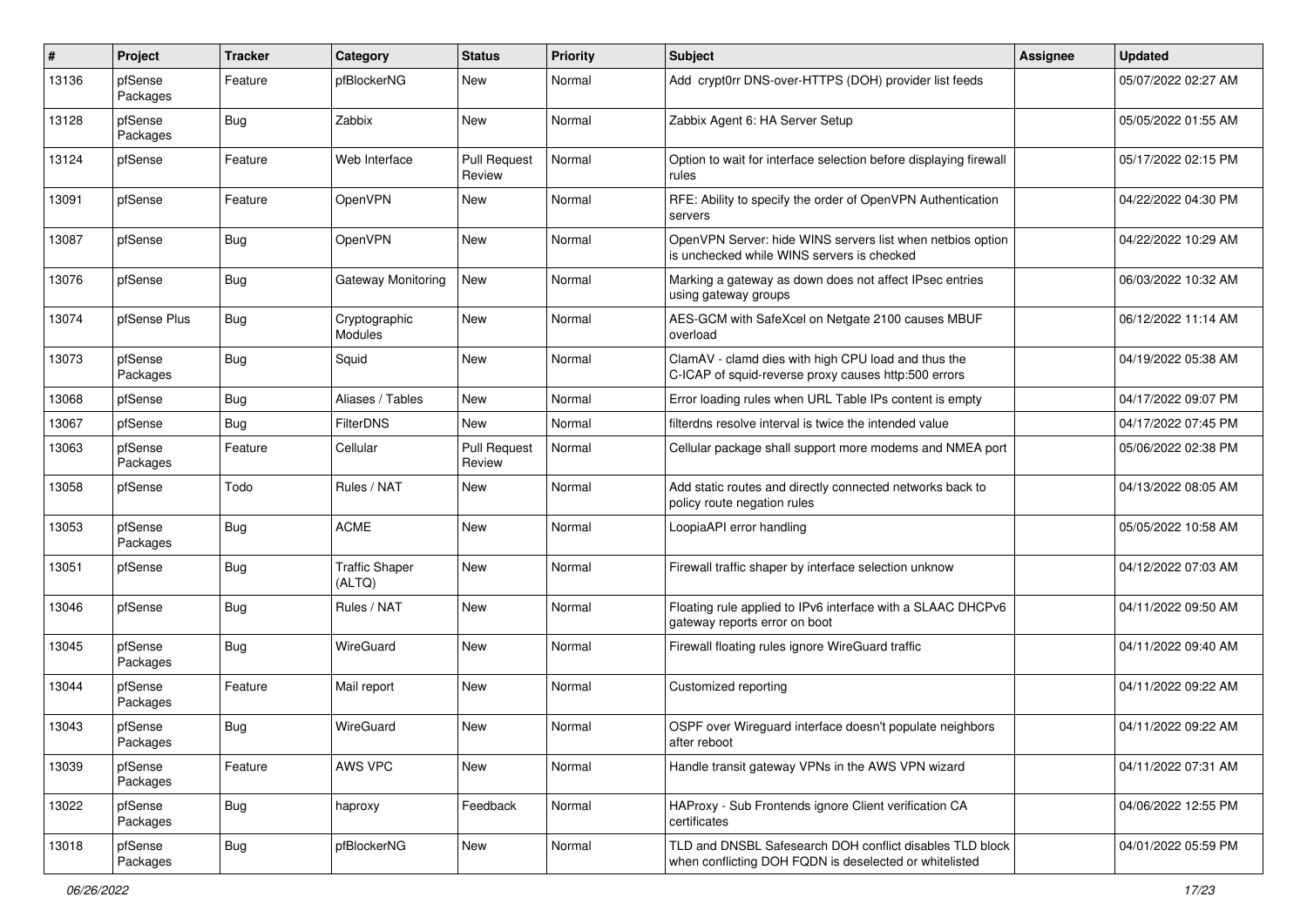| #     | Project             | <b>Tracker</b> | Category                                        | <b>Status</b> | <b>Priority</b> | <b>Subject</b>                                                                                        | Assignee | <b>Updated</b>      |
|-------|---------------------|----------------|-------------------------------------------------|---------------|-----------------|-------------------------------------------------------------------------------------------------------|----------|---------------------|
| 13017 | pfSense             | Feature        | Packet Capture                                  | <b>New</b>    | Normal          | Packet capture: add preview results while capture is running                                          |          | 04/09/2022 11:08 AM |
| 13016 | pfSense Docs        | New Content    | Virtualization                                  | New           | Normal          | Workaround for bandwith issues since 2.6 when installed in<br>Hyper-V                                 |          | 04/01/2022 01:06 PM |
| 13009 | pfSense             | Feature        | OpenVPN                                         | <b>New</b>    | Normal          | Add option for multiple remote addresses to OpenVPN Client                                            |          | 03/31/2022 12:42 PM |
| 13003 | pfSense             | <b>Bug</b>     | Hardware / Drivers                              | <b>New</b>    | Normal          | Malicious Driver Detection event on ixl driver                                                        |          | 06/25/2022 05:00 PM |
| 12982 | pfSense<br>Packages | Bug            | FreeRADIUS                                      | <b>New</b>    | Normal          | FreeRadius RadReply table entries missing from pf                                                     |          | 06/19/2022 05:38 PM |
| 12974 | pfSense Plus        | Bug            | Installer                                       | <b>New</b>    | Normal          | Typing anything into 1100/2100 recovery installer causes<br>process to stop                           |          | 06/05/2022 04:10 PM |
| 12960 | pfSense             | <b>Bug</b>     | Installer                                       | <b>New</b>    | Normal          | VGA installer image defaults to serial console, serial console<br>is default in GUI settings          |          | 05/10/2022 03:19 PM |
| 12959 | pfSense             | <b>Bug</b>     | DHCP (IPv4)                                     | Feedback      | Normal          | dhcplease process wrongly update host file if client-hostname<br>is empty                             |          | 03/28/2022 10:26 AM |
| 12956 | pfSense<br>Packages | <b>Bug</b>     | Suricata                                        | Confirmed     | Normal          | suricata fails to use pcre in SID management (e.g.<br>dropsid.conf)                                   |          | 04/05/2022 12:52 PM |
| 12951 | pfSense<br>Packages | Bug            | <b>FRR</b>                                      | Feedback      | Normal          | FRR cannot remove IPv6 routes                                                                         |          | 03/22/2022 09:24 PM |
| 12950 | pfSense             | Bug            | Routing                                         | New           | Normal          | OpenVPN as default gateway does not get set at boot time                                              |          | 04/09/2022 05:46 PM |
| 12947 | pfSense             | <b>Bug</b>     | DHCP (IPv6)                                     | New           | Normal          | DHCP6 client does not take any action if the interface IPv6<br>address changes during renewal         |          | 06/19/2022 09:34 PM |
| 12938 | pfSense             | <b>Bug</b>     | <b>IPv6 Router</b><br>Advertisements<br>(RADVD) | <b>New</b>    | Normal          | MaxRtrAdvInterval would allow stale DNS servers to be<br>deleted faster                               |          | 03/12/2022 09:37 AM |
| 12927 | pfSense             | <b>Bug</b>     | OpenVPN                                         | <b>New</b>    | Normal          | OpenVPN with OCSP enabled allows connections with<br>revoked certificates                             |          | 03/24/2022 08:22 AM |
| 12926 | pfSense             | <b>Bug</b>     | Interfaces                                      | Feedback      | Normal          | Changing LAGG type on CARP interfaces makes VIPs go to<br>an "init" State                             |          | 03/10/2022 10:52 AM |
| 12922 | pfSense             | Bug            | DHCP (IPv4)                                     | <b>New</b>    | Normal          | Classless static routes received on DHCP WAN can override<br>chosen default gateway                   |          | 03/28/2022 10:08 AM |
| 12918 | pfSense<br>Packages | Feature        | pfBlockerNG                                     | <b>New</b>    | Normal          | pfBlockerNG-devel changes from xmlrpc sync do not take<br>effect immediately                          |          | 03/07/2022 02:29 PM |
| 12907 | pfSense<br>Packages | <b>Bug</b>     | PIMD                                            | Feedback      | Normal          | PIMD: Nonexistent interfaces should be hidden/disabled in<br>pimd.conf before bringing up the service |          | 03/07/2022 03:51 PM |
| 12905 | pfSense             | <b>Bug</b>     | Web Interface                                   | <b>New</b>    | Normal          | Add VLAN Re-assignment to Import Interface Mismatch<br>Wizard                                         |          | 03/07/2022 08:05 AM |
| 12903 | pfSense             | Feature        | <b>Notifications</b>                            | <b>New</b>    | Normal          | alternative authentication methods for email notifications?                                           |          | 03/07/2022 07:52 AM |
| 12899 | pfSense<br>Packages | <b>Bug</b>     | Suricata                                        | <b>New</b>    | Normal          | Suricata doesn't honor Pass List                                                                      |          | 03/04/2022 01:22 PM |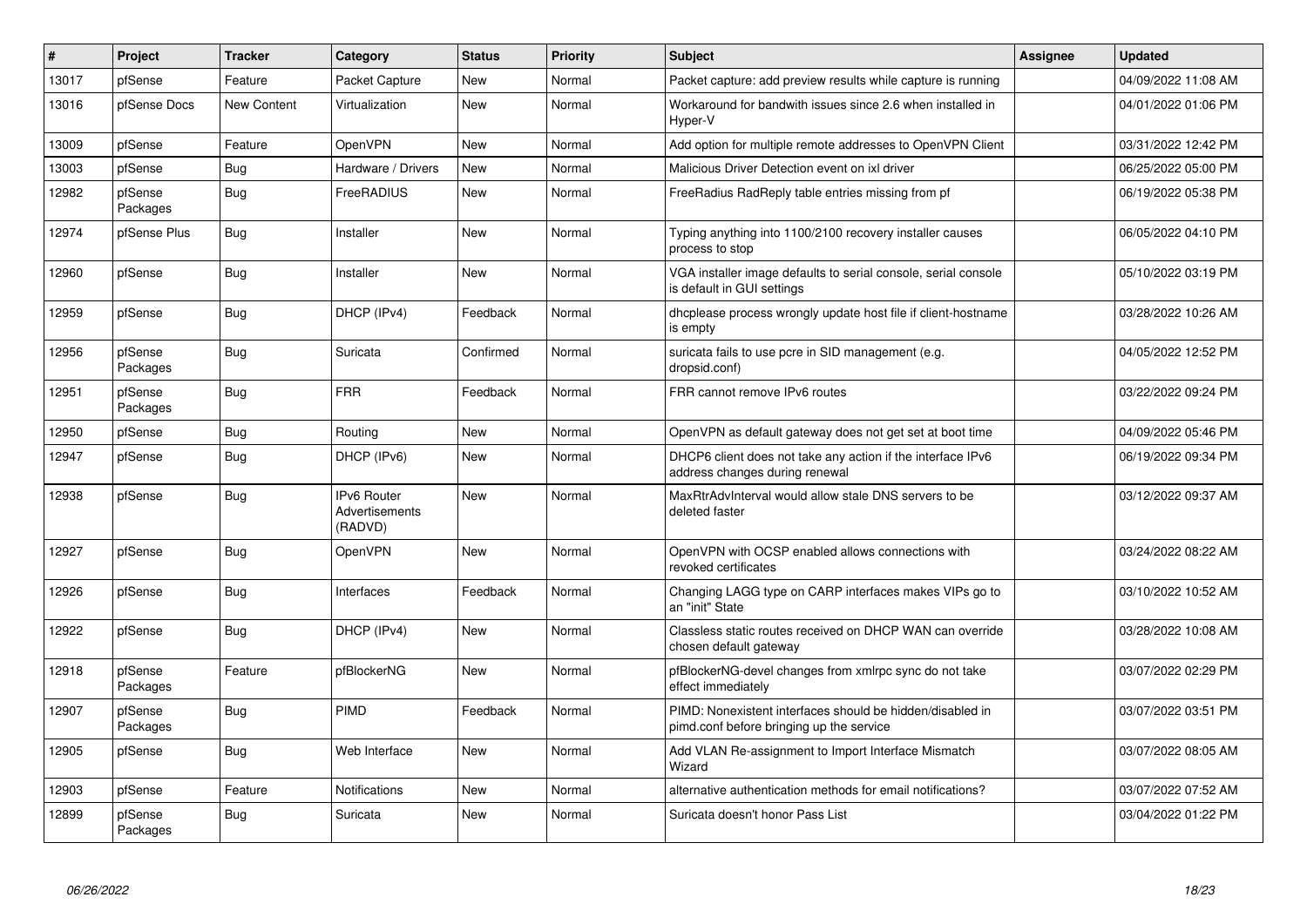| $\#$  | Project             | <b>Tracker</b> | Category                            | <b>Status</b> | <b>Priority</b> | <b>Subject</b>                                                                                                | Assignee | <b>Updated</b>      |
|-------|---------------------|----------------|-------------------------------------|---------------|-----------------|---------------------------------------------------------------------------------------------------------------|----------|---------------------|
| 12889 | pfSense<br>Packages | Feature        | <b>FRR</b>                          | New           | Normal          | FRR GUI add set ipv6 next-hop global                                                                          |          | 03/02/2022 06:10 AM |
| 12888 | pfSense             | <b>Bug</b>     | Rules / NAT                         | New           | Normal          | pfSense sends un-NATed packets during OpenVPN startup                                                         |          | 03/01/2022 03:13 PM |
| 12883 | pfSense Docs        | Todo           | <b>DNS</b>                          | <b>New</b>    | Normal          | Feedback on Services - DNS Resolver - Host Overrides                                                          |          | 02/28/2022 07:54 PM |
| 12882 | pfSense<br>Packages | Feature        | pfBlockerNG                         | Feedback      | Normal          | Add the option to specify CURLOPT INTERFACE in<br>pfBlockerNG IPv4/IPv6 lists                                 |          | 03/24/2022 11:16 AM |
| 12878 | pfSense             | Bug            | <b>Traffic Shaper</b><br>(ALTQ)     | Incomplete    | Normal          | Traffic shaping by interface, route queue bandwidth inbound,<br>out by a large factor.                        |          | 06/06/2022 07:03 AM |
| 12877 | pfSense             | <b>Bug</b>     | Dynamic DNS                         | Feedback      | Normal          | Cloudflare DynDNS fails to update more than two addresses                                                     |          | 05/29/2022 06:56 PM |
| 12875 | pfSense             | Bug            | Package System                      | New           | Normal          | Import zabbix-agent6 and zabbix-proxy6 from FreeBSD Ports                                                     |          | 05/28/2022 06:50 PM |
| 12874 | pfSense             | Feature        | OpenVPN                             | <b>New</b>    | Normal          | OpenVPN RADIUS Framed-Pool                                                                                    |          | 02/25/2022 02:24 PM |
| 12861 | pfSense Docs        | Correction     | Hardware                            | <b>New</b>    | Normal          | pfSense hardware tuning guide references obsolete interface<br>loader variable & buffer limits                |          | 02/23/2022 05:31 PM |
| 12860 | pfSense<br>Packages | Feature        | New Package<br>Request              | <b>New</b>    | Normal          | add mmc-utils package to all images                                                                           |          | 02/24/2022 07:18 AM |
| 12859 | pfSense<br>Packages | Feature        | Zabbix                              | <b>New</b>    | Normal          | Add Zabbix 6.0 LTS (agent and proxy) packages                                                                 |          | 02/23/2022 07:11 AM |
| 12857 | pfSense             | Bug            | Gateways                            | <b>New</b>    | Normal          | Firewall gateway goes away when making changes to<br>Bridge0 device                                           |          | 02/27/2022 11:20 AM |
| 12848 | pfSense             | Feature        | Dynamic DNS                         | <b>New</b>    | Normal          | Evaluation of the DynDNS "Result Match" string                                                                |          | 02/22/2022 02:01 AM |
| 12845 | pfSense<br>Packages | Bug            | softflowd                           | New           | Normal          | softflowd wrong vlan tag                                                                                      |          | 02/21/2022 10:40 AM |
| 12829 | pfSense             | <b>Bug</b>     | <b>Traffic Shaper</b><br>(Limiters) | Feedback      | Normal          | Dummynet kernel module fails to load after upgrade.                                                           |          | 03/17/2022 09:26 AM |
| 12828 | pfSense             | Bug            | Wireless                            | <b>New</b>    | Normal          | pfSense keeps crashing (Fatal trap 12: page fault while in<br>kernel mode)                                    |          | 02/21/2022 07:55 AM |
| 12823 | pfSense             | Bug            | DHCP (IPv6)                         | New           | Normal          | Multiple DHCP6 WAN connections PPPoE interface<br>'defached' status                                           |          | 02/18/2022 05:39 AM |
| 12822 | pfSense<br>Packages | <b>Bug</b>     | pfBlockerNG                         | <b>New</b>    | Normal          | IPv4 Source ASN format not working                                                                            |          | 02/18/2022 10:47 AM |
| 12821 | pfSense             | Regression     | Hardware / Drivers                  | Confirmed     | Normal          | Intel e1000 driver (em & igb) cannot pass VLAN0 tagged<br>packets                                             |          | 06/05/2022 08:23 AM |
| 12812 | pfSense<br>Packages | Feature        | arpwatch                            | New           | Normal          | Would it be helpful if the FreeBSD net-mgmt/arpwatch port<br>had an option to use mail/dma for mail delivery? |          | 02/16/2022 06:09 PM |
| 12806 | pfSense<br>Packages | Todo           | node exporter                       | <b>New</b>    | Normal          | Update node exporter to 1.3.1                                                                                 |          | 02/15/2022 05:26 PM |
| 12797 | pfSense             | Bug            | UPnP/NAT-PMP                        | <b>New</b>    | Normal          | UPnP+STUN forms invalid outbound NAT rules using the<br>external address discovered from STUN                 |          | 02/15/2022 01:01 PM |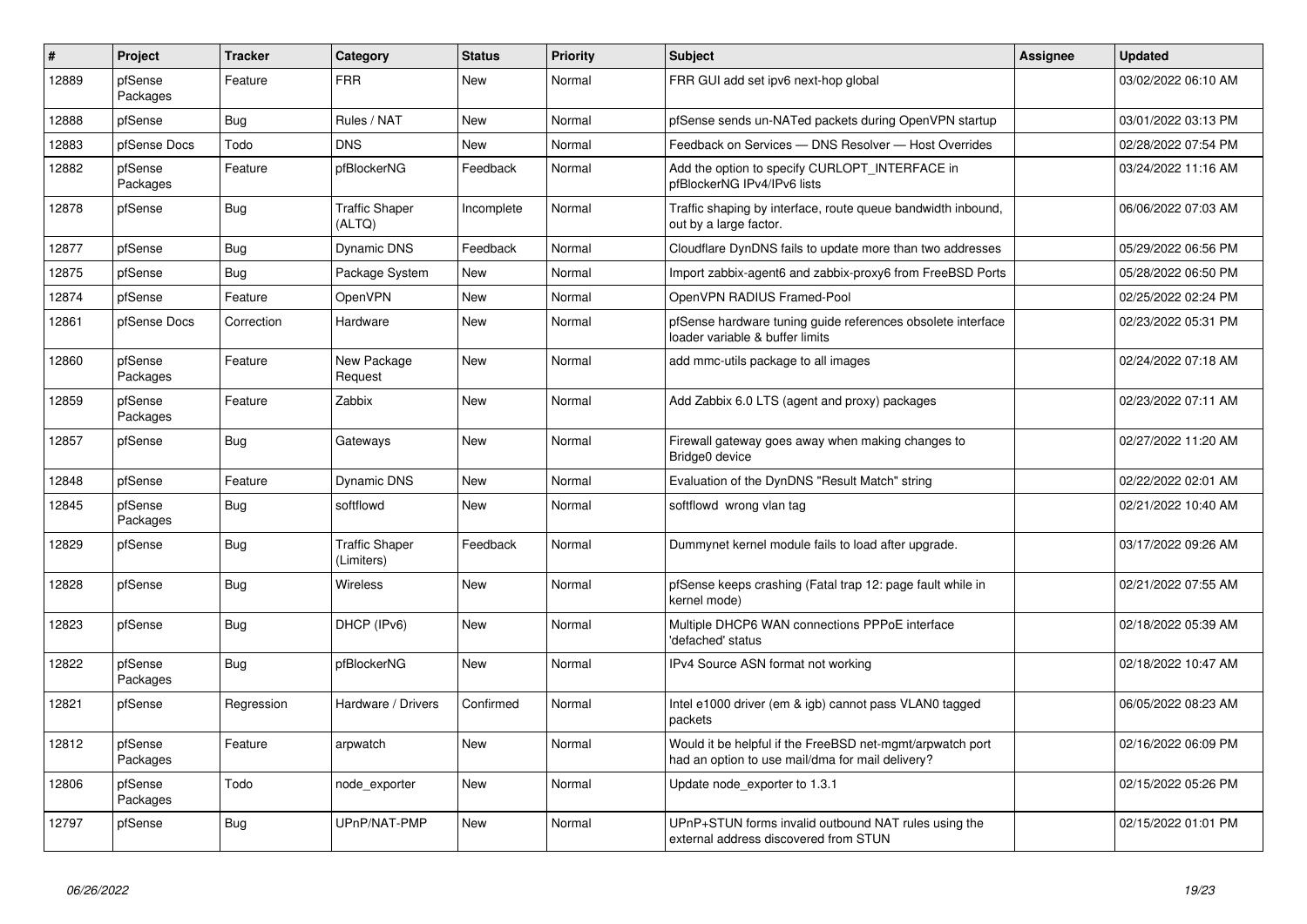| ∦     | Project             | <b>Tracker</b> | Category              | <b>Status</b> | <b>Priority</b> | <b>Subject</b>                                                                                                                                                          | Assignee | <b>Updated</b>      |
|-------|---------------------|----------------|-----------------------|---------------|-----------------|-------------------------------------------------------------------------------------------------------------------------------------------------------------------------|----------|---------------------|
| 12796 | pfSense             | <b>Bug</b>     | Upgrade               | Confirmed     | Normal          | 2.5.2 -> 2.6.0 upgrade segfaults if certain packages are<br>installed.                                                                                                  |          | 05/24/2022 07:43 AM |
| 12791 | pfSense Docs        | New Content    | Diagnostics           | New           | Normal          | Diagnostic Information for Support (pfSense)                                                                                                                            |          | 02/13/2022 08:49 PM |
| 12787 | pfSense Docs        | Todo           | <b>IPsec</b>          | New           | Normal          | Feedback on pfSense Configuration Recipes - Routing<br>Internet Traffic Through a Site-to-Site IPsec Tunnel                                                             |          | 02/11/2022 11:28 PM |
| 12774 | pfSense             | <b>Bug</b>     | Backup / Restore      | <b>New</b>    | Normal          | Picture widget image is not saved in backup                                                                                                                             |          | 04/04/2022 04:48 AM |
| 12770 | pfSense Docs        | Todo           | <b>Firewall Rules</b> | New           | Normal          | Feedback on Firewall - Configuring firewall rules                                                                                                                       |          | 06/25/2022 03:25 PM |
| 12768 | pfSense             | Feature        | Upgrade               | New           | Normal          | pfSense-repo: Make sure default config file exists                                                                                                                      |          | 05/17/2022 02:32 PM |
| 12767 | pfSense<br>Packages | <b>Bug</b>     | Avahi                 | New           | Normal          | Package radavahi-daemon does does not exist in current<br>pfSense version and it has been removed``` message on<br>pfSense 2.7 restore                                  |          | 02/07/2022 11:28 AM |
| 12764 | pfSense             | <b>Bug</b>     | Gateways              | <b>New</b>    | Normal          | VTI gateway status is pending after assigning the VTI<br>interface                                                                                                      |          | 02/07/2022 05:41 AM |
| 12751 | pfSense<br>Packages | <b>Bug</b>     | <b>FRR</b>            | <b>New</b>    | Normal          | Improve FRR route restoration after gateway events                                                                                                                      |          | 02/06/2022 11:07 PM |
| 12748 | pfSense<br>Packages | Feature        | Suricata              | New           | Normal          | Suricata blocked page timestamp breakout to it's own sortable<br>column                                                                                                 |          | 02/01/2022 12:06 PM |
| 12747 | pfSense             | <b>Bug</b>     | Logging               | <b>New</b>    | Normal          | System log is filled by sshguard                                                                                                                                        |          | 05/03/2022 03:08 AM |
| 12742 | pfSense<br>Packages | Bug            | FreeRADIUS            | Feedback      | Normal          | freeRADIUS virtual-server-default: modules dailycounter,<br>monthlycounter, noresetcounter, expire on login in authorize<br>section prevent virtual server from loading |          | 03/01/2022 12:45 PM |
| 12740 | pfSense             | <b>Bug</b>     | FreeBSD               | Incomplete    | Normal          | panic: esp input cb: Unexpected address family                                                                                                                          |          | 01/27/2022 01:19 PM |
| 12737 | pfSense             | <b>Bug</b>     | Certificates          | <b>New</b>    | Normal          | CApath is not defined by default in curl                                                                                                                                |          | 05/17/2022 02:30 PM |
| 12730 | pfSense             | Bug            | <b>Captive Portal</b> | New           | Normal          | RADIUS accounting does not work if WAN is down                                                                                                                          |          | 01/26/2022 05:13 AM |
| 12726 | pfSense             | Bug            | Authentication        | New           | Normal          | LDAP select container button auto populate                                                                                                                              |          | 01/25/2022 01:48 PM |
| 12717 | pfSense<br>Packages | Todo           | Squid                 | New           | Normal          | Squid 5.x Branch                                                                                                                                                        |          | 01/25/2022 06:24 PM |
| 12711 | pfSense<br>Packages | Feature        | Telegraf              | <b>New</b>    | Normal          | Add InfluxDB V2 support                                                                                                                                                 |          | 01/21/2022 02:54 AM |
| 12708 | pfSense             | Bug            | Aliases / Tables      | <b>New</b>    | Normal          | alias with non resolving DNS entry breaks underlying pf table                                                                                                           |          | 02/20/2022 06:13 PM |
| 12705 | pfSense             | Bug            | <b>IPsec</b>          | Incomplete    | Normal          | ECDSA certificate does not work for IPSec VPN phase 1                                                                                                                   |          | 01/24/2022 03:22 PM |
| 12679 | pfSense             | Feature        | Interfaces            | New           | Normal          | Remind user to update DHCPv6 range when changing<br>interface IPv6 prefix                                                                                               |          | 01/12/2022 07:36 AM |
| 12676 | pfSense             | Feature        | Rules / NAT           | <b>New</b>    | Normal          | Add the Tagged option on the Port Forward rules edit page                                                                                                               |          | 01/11/2022 05:52 AM |
| 12667 | pfSense<br>Packages | <b>Bug</b>     | WireGuard             | New           | Normal          | Firewall Crashed After Upgrading Wireguard                                                                                                                              |          | 01/07/2022 09:18 AM |
| 12665 | pfSense             | Feature        | Rules / NAT           | New           | Normal          | Ability to add custom pf rules from the GUI                                                                                                                             |          | 01/07/2022 09:30 AM |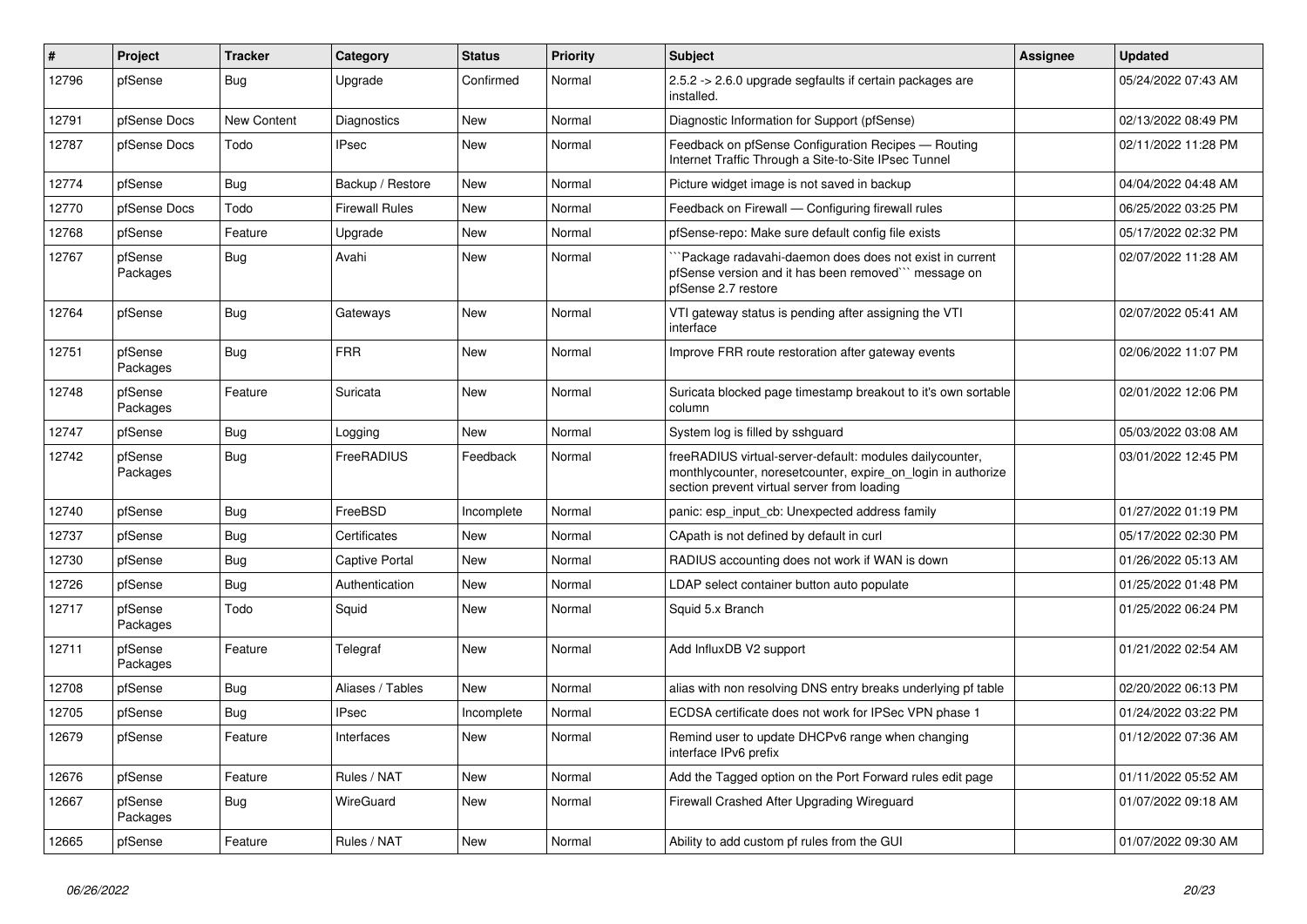| #     | Project             | <b>Tracker</b> | Category               | <b>Status</b> | <b>Priority</b> | Subject                                                                                                                   | Assignee | <b>Updated</b>      |
|-------|---------------------|----------------|------------------------|---------------|-----------------|---------------------------------------------------------------------------------------------------------------------------|----------|---------------------|
| 12659 | pfSense Docs        | Todo           | Hardware               | New           | Normal          | Feedback on Hardware - Hardware Tuning and<br>Troubleshooting - Flow Control for ix                                       |          | 01/16/2022 10:22 AM |
| 12658 | pfSense<br>Packages | Feature        | darkstat               | New           | Normal          | Adding prometheus metrics to darkstat                                                                                     |          | 05/27/2022 09:44 PM |
| 12656 | pfSense<br>Packages | Feature        | New Package<br>Request | New           | Normal          | <b>NextDNS</b>                                                                                                            |          | 01/31/2022 01:50 AM |
| 12655 | pfSense<br>Packages | Bug            | Telegraf               | New           | Normal          | telegraf, wireguard plugin failing                                                                                        |          | 12/30/2021 05:51 PM |
| 12648 | pfSense             | Bug            | <b>Captive Portal</b>  | <b>New</b>    | Normal          | Undocumented variables 'listenporthttp' and 'listenporthttps'                                                             |          | 12/28/2021 10:44 AM |
| 12643 | pfSense<br>Packages | Regression     | Suricata               | Feedback      | Normal          | Rule categories are cleared after clicking the save button on<br>the Global Settings page                                 |          | 12/30/2021 03:44 AM |
| 12625 | pfSense             | Feature        | Logging                | <b>New</b>    | Normal          | Granular logging options for default firewall rules.                                                                      |          | 12/21/2021 06:39 PM |
| 12612 | pfSense             | <b>Bug</b>     | <b>DNS Resolver</b>    | New           | Normal          | DNS Resolver is restarted during every "rc.newwanip" event                                                                |          | 06/03/2022 07:13 AM |
| 12602 | pfSense             | Feature        | Dynamic DNS            | New           | Normal          | DHCPv6 should allow DDNS Client updates for hosts                                                                         |          | 12/15/2021 11:00 AM |
| 12600 | pfSense             | Feature        | Aliases / Tables       | New           | Normal          | allow custom mask for a network alias created from a FQDN                                                                 |          | 12/15/2021 10:50 AM |
| 12597 | pfSense Docs        | New Content    | Hardware               | New           | Normal          | How to reset IPMI settings and password for Netgate<br>appliances                                                         |          | 05/07/2022 12:33 PM |
| 12581 | pfSense             | Regression     | DHCP (IPv6)            | New           | Normal          | CARP IPv6 assigned address does not get advertised to<br>endpoints with RADV                                              |          | 12/16/2021 02:34 PM |
| 12570 | pfSense Docs        | Correction     | General                | New           | Normal          | Active appliance list missing 6100                                                                                        |          | 12/06/2021 11:41 AM |
| 12563 | pfSense             | Bug            | OpenVPN                | New           | Normal          | OpenVPN server doesn't support Framed-IPv6-Address<br>RADIUS attribute                                                    |          | 12/03/2021 11:19 AM |
| 12553 | pfSense             | Feature        | Backup / Restore       | New           | Normal          | Auto Config Backup: Allow selecting multiple backups for<br>deletion                                                      |          | 02/22/2022 04:27 AM |
| 12552 | pfSense             | Bug            | OpenVPN                | New           | Normal          | "Pull DNS" option within OpenVPN client does not cause<br>pfSense to use DNS servers assigned by remote OpenVPN<br>server |          | 12/08/2021 08:45 AM |
| 12546 | pfSense Plus        | Feature        | Authentication         | New           | Normal          | Add 2FA Support to pfSense Plus Local Database<br>Authentication                                                          |          | 06/25/2022 05:30 PM |
| 12543 | pfSense             | Bug            | Web Interface          | Feedback      | Normal          | Deleteing a Outbound NAT rule gave me an empty rule and<br>displayed php error in UI.                                     |          | 02/14/2022 04:36 AM |
| 12542 | pfSense             | Bug            | Virtual IP Addresses   | New           | Normal          | Cannot assign a same IPv6 Link-Local address to different<br>interfaces                                                   |          | 11/25/2021 01:41 AM |
| 12538 | pfSense<br>Packages | <b>Bug</b>     | PIMD                   | New           | Normal          | PIMD sub-interface bug                                                                                                    |          | 11/20/2021 09:44 PM |
| 12535 | pfSense             | Documentation  | Routing                | New           | Normal          | Negate Rules function does not match the description                                                                      |          | 11/19/2021 02:03 PM |
| 12534 | pfSense Plus        | Feature        | Hardware / Drivers     | New           | Normal          | Generate a ISO Image for Remote Restore of pfSense Plus<br>on the XG-1537 and 1541 units with IPMI                        |          | 05/30/2022 10:28 AM |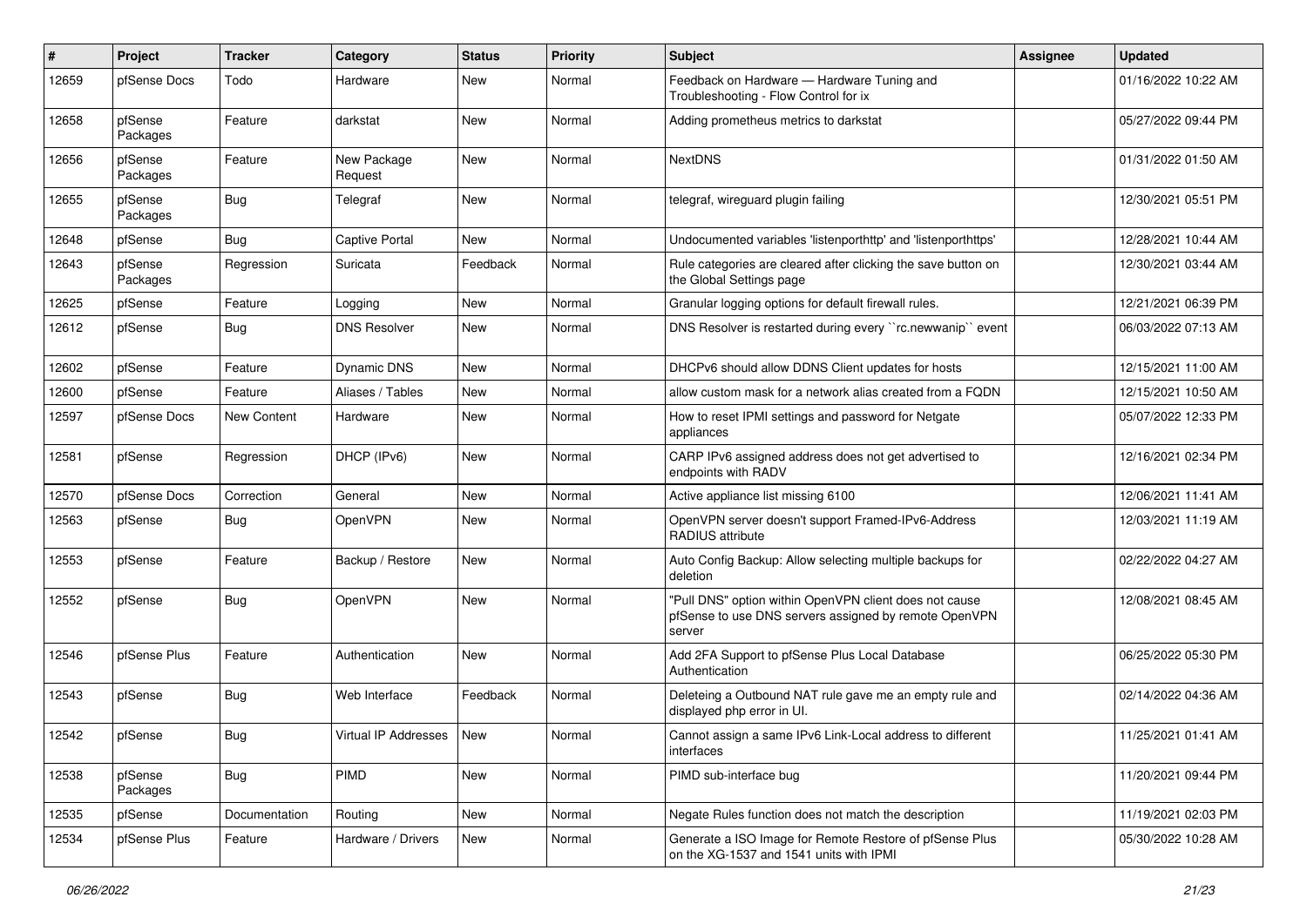| #     | Project             | <b>Tracker</b> | Category                    | <b>Status</b>                 | Priority | <b>Subject</b>                                                                                                                      | Assignee | <b>Updated</b>      |
|-------|---------------------|----------------|-----------------------------|-------------------------------|----------|-------------------------------------------------------------------------------------------------------------------------------------|----------|---------------------|
| 12524 | pfSense Plus        | Feature        | <b>Operating System</b>     | New                           | Normal   | OpenSSL QAT Engine                                                                                                                  |          | 04/10/2022 02:54 AM |
| 12519 | pfSense             | <b>Bug</b>     | Authentication              | New                           | Normal   | Fail authentication using special character in password via the<br><b>LDAP</b> connector                                            |          | 11/12/2021 07:39 AM |
| 12509 | pfSense             | <b>Bug</b>     | OpenVPN                     | New                           | Normal   | Deffered authentication does not work with auth-gen-token<br>external-auth or pusk "auth-token"                                     |          | 11/08/2021 04:01 AM |
| 12508 | pfSense             | Bug            | <b>DHCP Relay</b>           | New                           | Normal   | DHCP Relay over VPN                                                                                                                 |          | 11/06/2021 11:25 AM |
| 12507 | pfSense<br>Packages | <b>Bug</b>     | softflowd                   | <b>Pull Request</b><br>Review | Normal   | Add support for bi-directional flows in softflowd                                                                                   |          | 11/11/2021 03:53 AM |
| 12504 | pfSense             | <b>Bug</b>     | Interfaces                  | New                           | Normal   | BCM57412 NetXtreme-E 10Gb RDMA Ethernet controller<br>issue                                                                         |          | 11/05/2021 04:51 AM |
| 12502 | pfSense<br>Packages | Feature        | syslog-ng                   | <b>New</b>                    | Normal   | Syslog-ng Configuration Library (scl) missing                                                                                       |          | 11/02/2021 06:06 PM |
| 12491 | pfSense<br>Packages | Feature        | squidguard                  | New                           | Normal   | squidguard: allow multiple regex                                                                                                    |          | 10/28/2021 03:30 PM |
| 12483 | pfSense             | Bug            | Configuration<br>Backend    | <b>New</b>                    | Normal   | GUI creates inconsistent config.xml                                                                                                 |          | 10/23/2021 06:48 AM |
| 12473 | pfSense             | Feature        | <b>IPsec</b>                | New                           | Normal   | Allow user adjustment of IPsec Keep Alive periodic checks                                                                           |          | 12/22/2021 05:59 AM |
| 12467 | pfSense             | <b>Bug</b>     | <b>Captive Portal</b>       | New                           | Normal   | CP error on client disconnect after reboot                                                                                          |          | 10/17/2021 05:35 AM |
| 12465 | pfSense<br>Packages | Feature        | haproxy                     | New                           | Normal   | Add forwardfor advanced usecases                                                                                                    |          | 10/16/2021 07:35 PM |
| 12464 | pfSense             | <b>Bug</b>     | Logging                     | <b>Pull Request</b><br>Review | Normal   | Syslog Auth messages are sent as Emergency Level                                                                                    |          | 05/17/2022 02:20 PM |
| 12461 | pfSense Docs        | Todo           | Hardware                    | New                           | Normal   | Improve macOS Serial Command Instructions                                                                                           |          | 10/15/2021 03:47 PM |
| 12459 | pfSense             | Todo           | <b>Virtual IP Addresses</b> | <b>New</b>                    | Normal   | Add IP Alias subnet input validation                                                                                                |          | 10/15/2021 09:35 AM |
| 12458 | pfSense             | Feature        | Authentication              | New                           | Normal   | Use "unixHomeDirectory" instead of "homeDirectory" when<br>LDAP authentication server is Active Directory                           |          | 10/15/2021 08:18 AM |
| 12451 | pfSense             | <b>Bug</b>     | Virtual IP Addresses        | New                           | Normal   | deleteVIP() does not check RFC2136 Update Source                                                                                    |          | 10/13/2021 10:06 AM |
| 12444 | pfSense<br>Packages | <b>Bug</b>     | ntop                        | New                           | Normal   | ntopng throws errors when viewing single host                                                                                       |          | 10/11/2021 12:39 PM |
| 12436 | pfSense             | <b>Bug</b>     | PPPoE Server                | New                           | Normal   | Pppoe server config gui does not allow setting of chap<br>authentication, and sets the network start address for<br>allocation to 0 |          | 10/21/2021 08:15 AM |
| 12427 | pfSense<br>Packages | Todo           | haproxy                     | New                           | Normal   | ha-proxy: action order in the GUI is not keeped in the<br>resulting ha-proxy configuration                                          |          | 10/06/2021 07:02 AM |
| 12423 | pfSense<br>Packages | <b>Bug</b>     | pfBlockerNG                 | Feedback                      | Normal   | Dashboard shows "SQLite database missing, Force Reload<br>DNSBL to recover!"                                                        |          | 12/31/2021 01:06 PM |
| 12421 | pfSense             | <b>Bug</b>     | Rules / NAT                 | New                           | Normal   | IPV6 limiter bug                                                                                                                    |          | 10/02/2021 08:44 AM |
| 12414 | pfSense<br>Packages | <b>Bug</b>     | pfBlockerNG                 | Feedback                      | Normal   | DNSBL SafeSearch page displays input validation error if<br>DoH / DoT blocking is not enabled                                       |          | 12/30/2021 02:49 PM |